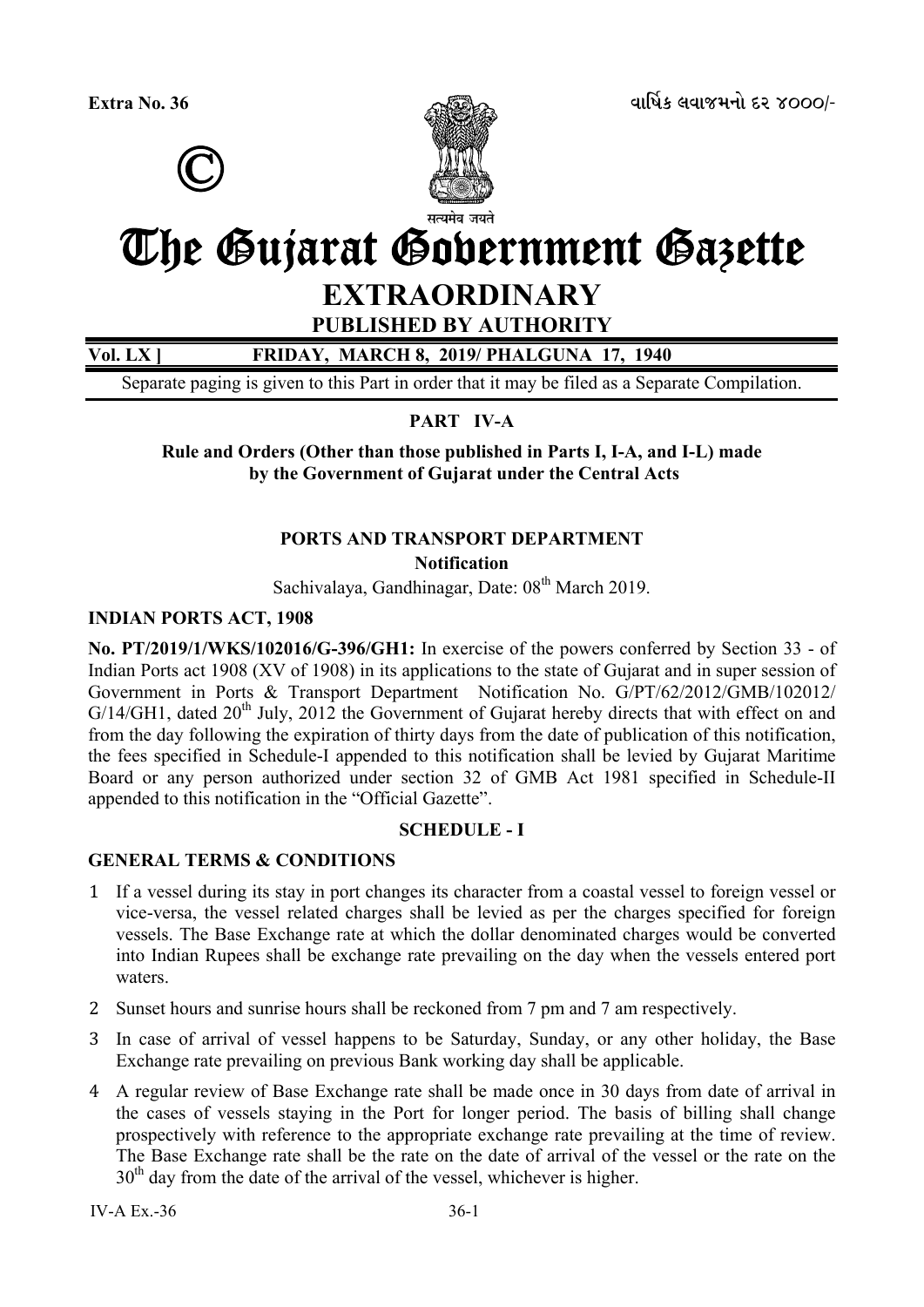#### 36-2 GUJARAT GOVERNMENT GAZETTE, EX., 08-03-2019 [ PART IV-A

- 5 The charges for coastal cargo/containers/vessels shall be denominated and collected in Indian Rupees.
- 6 The day of entry of the vessel into port limits shall be reckoned as the day for such conversion. In respect of charges on containers, the day of entry of the vessel in the case of import containers and the day of arrival of containers into the port in the case of export containers shall be reckoned as the day for such conversion.
- 7 All dollars denominated tariff will be recovered in Indian Rupees after conversion of charges in dollar terms to its equivalent Indian Rupees at the market buying rate notified by the State Bank of India at respective port office location. The rate shall be duly certified by the Port officer.
- 8 For the purpose of calculating the dues, the unit by weight shall be 1 tonne or 1000 kilograms, the unit by volume measurement shall be 1 cubic metre and the unit by capacity measurement for liquids in bulk shall be 1000 litres.
- 9 In calculating the gross weight or measurement by volume or capacity of any individual item, fractions up to 0.5 shall be taken as 0.5 unit and fractions of 0.5 and above shall be treated as one unit, except where otherwise specified.
- 10 All charges worked out shall be rounded off to the next higher rupee on the grand total of each bill.
- 11 Where the operator of a captive jetty or private jetty or private ports has entered into an agreement with the Board, the terms and conditions of such agreement would prevail over the Schedule of Port Charges to the extent there is an inconsistency/difference between the two.
- 12 In line with the provisions of the SBM Agreement signed with respective party, 50% rebate in wharfage charges for cargo handled through SBM/SPM shall be available only during the concession period.
- 13 If any interpretation of SoPC is required at any point of time, it shall be at the level of the Vice Chairman and Chief Executive Officer (GMB) or the Board as per the delegation of financial powers stipulated by it.
- 14 The SoPC rates [GOG and GMB Charges (Except water front royalty (WFR) and other charges notification issued separately earlier)] shall be subject to escalation by Wholesale Price Index (WPI) with effect from  $1<sup>st</sup>$  April every financial year.

#### **Definitions and Abbreviations**

#### **Definitions**

| No              | <b>Particulars</b>                          | <b>Definition</b>                                                                                                                                                                                                                                                                                                                                        |
|-----------------|---------------------------------------------|----------------------------------------------------------------------------------------------------------------------------------------------------------------------------------------------------------------------------------------------------------------------------------------------------------------------------------------------------------|
|                 |                                             |                                                                                                                                                                                                                                                                                                                                                          |
| a.              | "Captive Jetty" or<br>"Captive"<br>SPM/SBM" | means a jetty or SPM constructed for landing $\&$ shipping by a<br>port based industry located in Gujarat for landing and shipping<br>of their captive industrial raw materials or their finished<br>products from the jetty.                                                                                                                            |
| $\mathbf b$ .   | "Coastal Ship" or<br>"Coastal vessel"       | means a vessel exclusively employed in carriage by sea of<br>passengers or goods between a port or place in India and another<br>port or place in India, and which is registered in India and has<br>Indian Crew. Further such vessel shall have a valid coasting<br>license issued under the Merchant Shipping Act, 1958 by the<br>Competent Authority. |
| $\mathcal{C}$ . | 'Day''                                      | means day of 24 hours commencing at the hour when the service<br>is availed of                                                                                                                                                                                                                                                                           |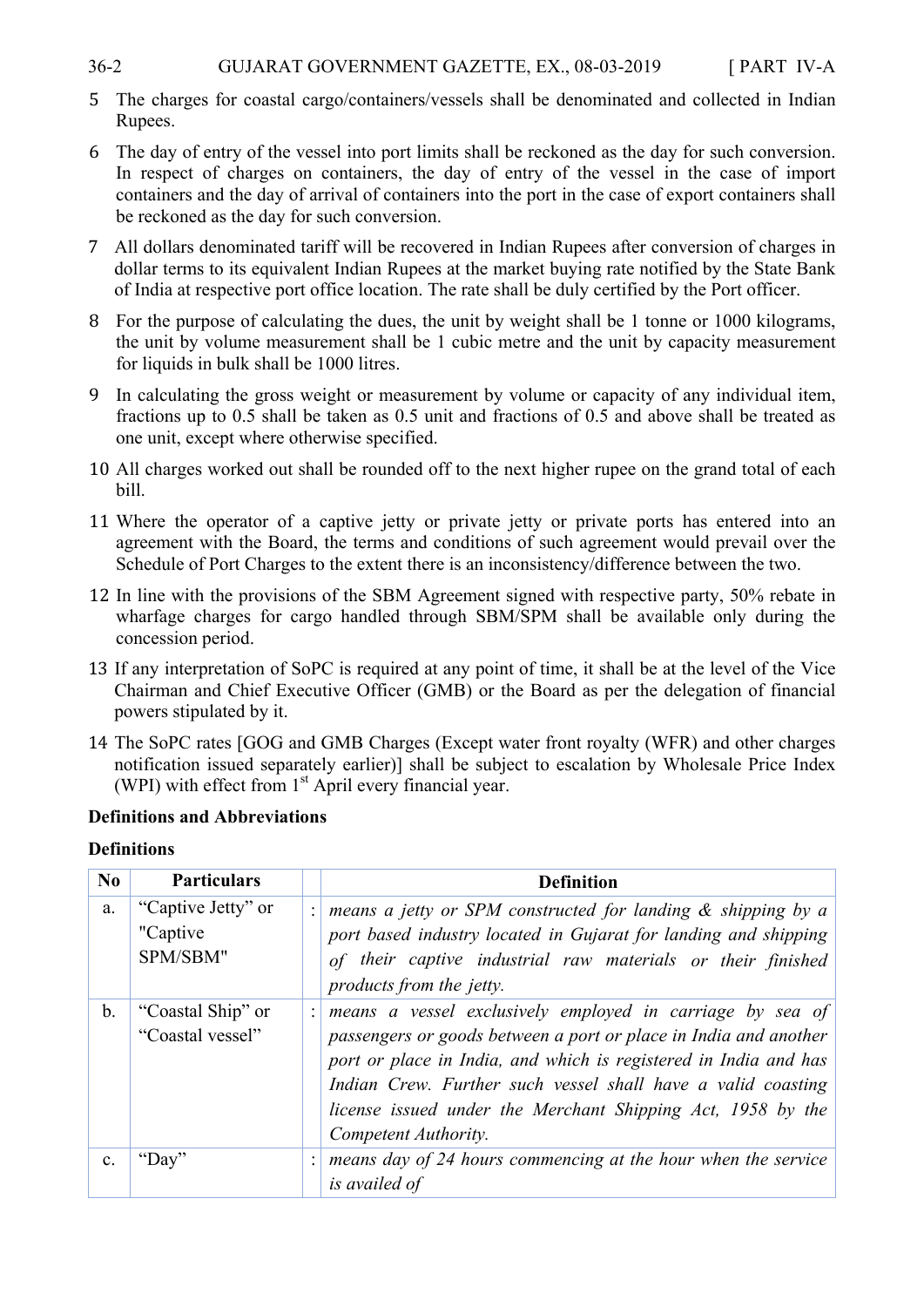## PART IV-A ] GUJARAT GOVERNMENT GAZETTE, EX., 08-03-2019 36-3

| N <sub>0</sub> | <b>Particulars</b>                                | <b>Definition</b>                                                                                                                                                                                                                                                          |
|----------------|---------------------------------------------------|----------------------------------------------------------------------------------------------------------------------------------------------------------------------------------------------------------------------------------------------------------------------------|
| d.             | Sunset & Sunrise<br>hours                         | Sunset hours and sunrise hours shall be reckoned from 7 pm and 7<br>am respectively.                                                                                                                                                                                       |
| e.             | "Foreign Ship" or<br>"Foreign Vessel"             | means a vessel employed in trading between any Port or place in<br>India and a port or place outside India, or between ports or<br>places outside India                                                                                                                    |
| f.             | "Gujarat Maritime<br>Board", "GMB" and<br>"Board" | means the Gujarat Maritime Board and includes any officer or<br>servant authorized by it                                                                                                                                                                                   |
| g.             | "L.D.T."                                          | means light displacement tonne of the vessels certified as such                                                                                                                                                                                                            |
| h.             | "Landing Place"                                   | includes a bunder, wharf, pier, jetty, SBMISPM and hard place<br>used for the landing, shipping or storage of goods, or for the<br>embarking/disembarking of passengers or delivery/support of<br>liquid/gas cargo                                                         |
| $\mathbf{i}$ . | "Measurement<br>Tonne"                            | Measurement Tonne refers to the weight of cargo such as wood,<br>timber, wool or any unenumerated cargo for which the weight in<br>"tonne" shall be worked out by applying a measurement factor of<br>1.41584 cubic meters (50 cubic feet) per tonne                       |
| j.             | "Mechanized<br>vessel"                            | mechanically propelled vessel which covers<br>means<br>every<br>description of vessel propelled wholly or in part by electricity,<br>steam or other mechanical power registered under Indian Vessel<br>Act, 1917                                                           |
| k.             | "Navigational<br>Assistance"                      | means providing services related to navigational<br>and<br>directional assistance/ advice on VHF set or any other such<br>communication means by an authorized representative of GMB<br>for the purpose of beaching/ berthing a manned/live ship                           |
| 1.             | "Passenger"                                       | means any person of 3 years of age or upward, carried in vessel,<br>other than master, their agents and crew and the owners with<br>family and servants                                                                                                                    |
| m.             | "Pilotage Services"                               | means providing services related to pilot, pilot vessel, use of<br>navigational channel, and navigational aids like lights, beacons,<br>buoys, etc.                                                                                                                        |
| n.             | "Port Group"                                      | means the ten port groups of GMB, as given in Schedule II                                                                                                                                                                                                                  |
| 0.             | "Port"                                            | means any non major port to which GMB Act applies within such<br>limits as may from time to time be defined by the State<br>Government under the Indian Port Act, 1908, and includes any<br>part of a river or channel which is defined as such under the GMB<br>Act, 1981 |
| p.             | "Private Jetty"                                   | means a jetty or wharf, which is newly constructed or renovated<br>or modernized with mechanized handling by private party with<br>private investment or leased by GoG/GMB to the private party                                                                            |
| q.             | "Public Holiday"                                  | means a Sunday and any other day declared to be a public holiday<br>in the State under Section 2 of the Negotiable Instrument Act,<br>1881                                                                                                                                 |
| r.             | "Reefer"                                          | means any container for the purpose of carriage of goods which<br>requires refrigeration                                                                                                                                                                                   |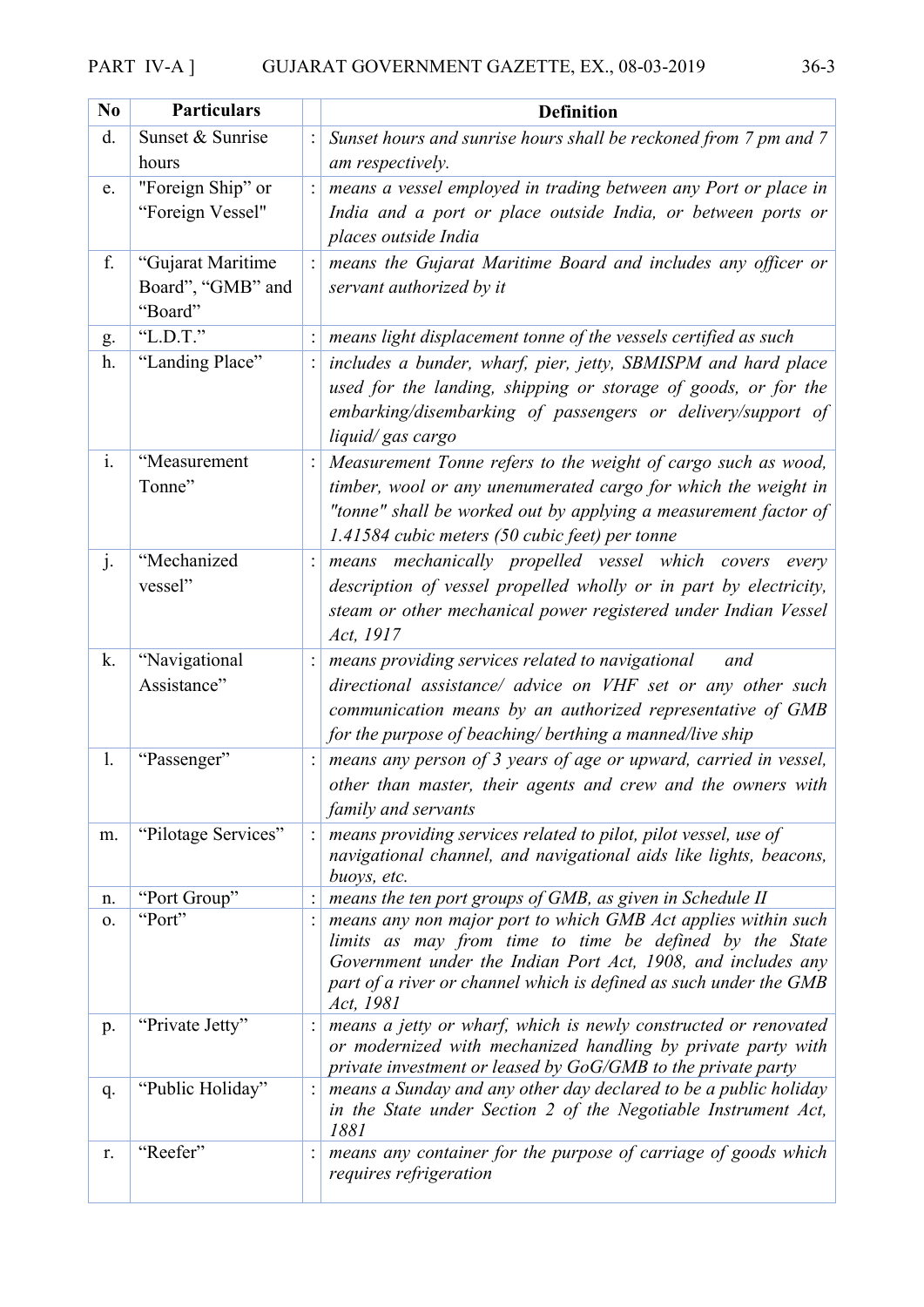| N <sub>0</sub> | <b>Particulars</b> | <b>Definition</b>                                                                                                                                                                                                                                                                                                                                                                                                                                                                                                                                                                                                                         |
|----------------|--------------------|-------------------------------------------------------------------------------------------------------------------------------------------------------------------------------------------------------------------------------------------------------------------------------------------------------------------------------------------------------------------------------------------------------------------------------------------------------------------------------------------------------------------------------------------------------------------------------------------------------------------------------------------|
| S.             | "Sailing Vessel"   | means any vessel provided with sufficient sail area for navigation<br>under sail alone whether or not fitted with mechanical means of<br>propulsion, and includes a rowing boat or canoe but does not<br><i>include a pleasure craft</i>                                                                                                                                                                                                                                                                                                                                                                                                  |
| t.             | "Shut out goods"   | means such goods which are sent for the shipment to the vessel<br>from the port transit, but not accepted on board by the vessel and<br>certified as such by the Master of the vessel and returned to<br>transit                                                                                                                                                                                                                                                                                                                                                                                                                          |
| <sub>u</sub>   | "Tonne"            | Tonne in relation to cargo means a metric tonne of 1000<br>kilograms and wherever weights are declared in measure of long<br>Ton according to British Unit, the rate of conversion of such ton<br>into Metric Unit of weight shall be 1,016.05 kilograms.<br>In respect of bulk liquid cargo which is not measured in tonnes,<br>one "Tonne" shall be measured on the basis of 1000 liters of such<br>cargo.<br>Tonne in relation to vessel shall be determined or determinable by<br>the rules made under section 74 of The Merchant Shipping Act,<br>1958 (44 of 1958) for regulating the measurement of the Gross<br>Tonnage of Ships. |
| V.             | "Vessel"           | means barges, boats, tugs, launches or any other mechanized or<br>non-mechanized floating craft and also include anything made for<br>the conveyance mainly by water of human being or of goods.                                                                                                                                                                                                                                                                                                                                                                                                                                          |
| W.             | "GRT"              | means Gross Registered Tonnage of vessel as per the Ship's<br>Registry or the International Tonnage Certificate issued by the<br>competent authorities or a declaration from Defence Authorities<br>in respect of war ships/Naval ships.                                                                                                                                                                                                                                                                                                                                                                                                  |
| X.             | "Port Transit"     | means the transit area within the port in which the goods are<br>brought for landing or shipping                                                                                                                                                                                                                                                                                                                                                                                                                                                                                                                                          |

#### **Abbreviations**

| $\mathfrak{a}$ . | "B"           |                | Means bale                                                                                                         |
|------------------|---------------|----------------|--------------------------------------------------------------------------------------------------------------------|
| $b$ .            | "E"           |                | Means each                                                                                                         |
| $\mathcal{C}$ .  | " $Kg$ "      |                | Means kilogram                                                                                                     |
| $d$ .            | "SBM"         |                | Means a Single Buoy Mooring, which has been put in the sea for<br>handling the steamers carrying liquid/gas cargo. |
| e.               | "SPM"         |                | Means Single Point Mooring, which has been put in the sea for<br>handling the steamers carrying liquid/gas cargo   |
| f.               | "T $(Meas)$ " |                | Means a measurement tonne as defined in clause $(g)$<br>under<br>Definitions                                       |
| g.               | "T"           | $\ddot{\cdot}$ | Means tonne as defined in clause $(q)$ under Definitions                                                           |
| $h$ .            | "TEU"         |                | Twenty feet Equivalent Unit                                                                                        |
| $\overline{I}$   | "FEU"         |                | Forty feet Equivalent Unit                                                                                         |
| j.               | <b>USD</b>    | $\bullet$      | United State Dollar                                                                                                |
| k.               | WPI           | $\ddot{\cdot}$ | Wholesale Price Index issued by RBI at the completion of every<br>Financial Year                                   |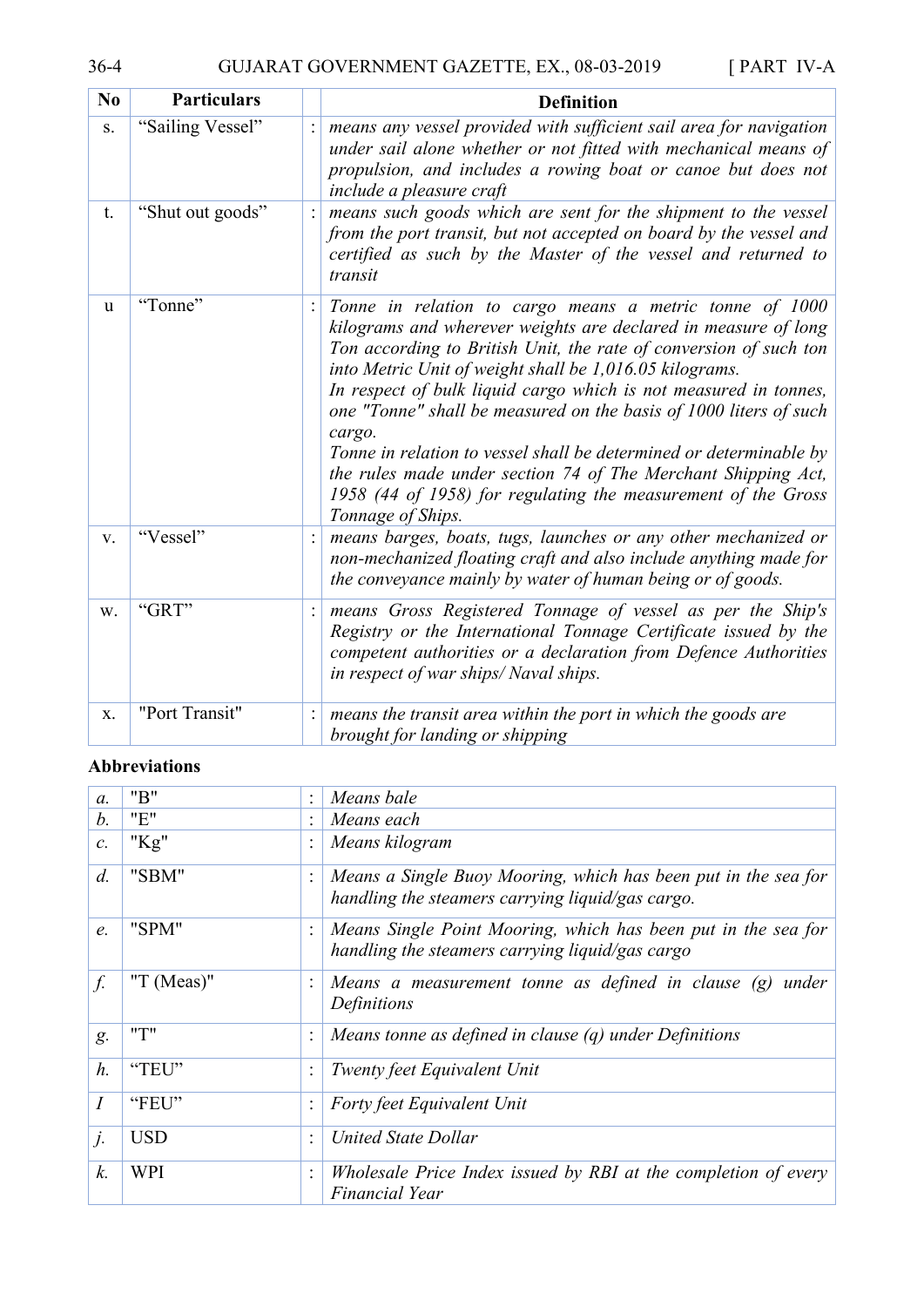#### **1. Port Dues**

- 1 Regroups the minor ports under Gujarat Maritime Board
- 2 Alters the entries relating to such ports in the first schedule to the said Act.
- 3 Declares the highest rates of port dues leviable on the vessels entering such ports and directs that the port dues shall be levied at the rates so declared and,
- 4 For these purposes amend the first schedule to the said Act, as fellows namely;

In the "Part XI-Ports under the control of Government of Gujarat" the following shall be substituted namely:-

| <b>Name of Ports</b>                                                                                          | <b>Vessels Chargeable</b>                                                                                                      | <b>Highest rates of</b><br>port dues<br>leviable subject<br>to explanation<br>hereto<br>Rate per GRT in<br><b>Rs./USD</b> | Dues how often<br>chargeable in respect<br>of the same vessel |
|---------------------------------------------------------------------------------------------------------------|--------------------------------------------------------------------------------------------------------------------------------|---------------------------------------------------------------------------------------------------------------------------|---------------------------------------------------------------|
| (1)                                                                                                           | (2)                                                                                                                            | (3)                                                                                                                       | (4)                                                           |
| [A] MAGDALLA (SURAT] (1) Foreign Vessel<br><b>GROUP OF PORTS</b><br>Magdalla (Surat)*<br>1.<br>Umergaon<br>2. |                                                                                                                                | <b>USD 0.26</b>                                                                                                           | Once in 30 days for<br>each vessel                            |
| Maroli<br>3.<br>Valsad<br>4.<br>Billimora<br>5.<br>Onjal<br>6.                                                | (2) Coastal Vessel                                                                                                             | Rs. 6.110                                                                                                                 | Once in 30 days for<br>each vessel                            |
| Kolak<br>7.<br>Umarsadi<br>8.<br>Vansi Borsi<br>9.<br>10. Hazira Port Pvt Ltd                                 | (3) Sailing Vessel                                                                                                             | Rs. 7.332                                                                                                                 | Once in 90 days for<br>each vessel                            |
| $(HPPL)^{#}$<br>11. Nargol $^{\#}$                                                                            | (4) Tug, Ferry and<br>River Ship                                                                                               | Rs.7.332                                                                                                                  | Once in 90 days for<br>each vessel                            |
|                                                                                                               | (5) Ships arriving at<br>a port for loading<br>and unloading<br>transshipped cargo<br>from or to daughter<br>vessels           | Rs. 32.50                                                                                                                 | Once in 30 days for<br>each vessel                            |
|                                                                                                               | (6) Daughter ships<br>arriving at a port for<br>receiving or<br>delivering<br>transshipped cargo<br>from or to mother<br>ships | Rs. 9.750                                                                                                                 | Once in 30 days for<br>each vessel                            |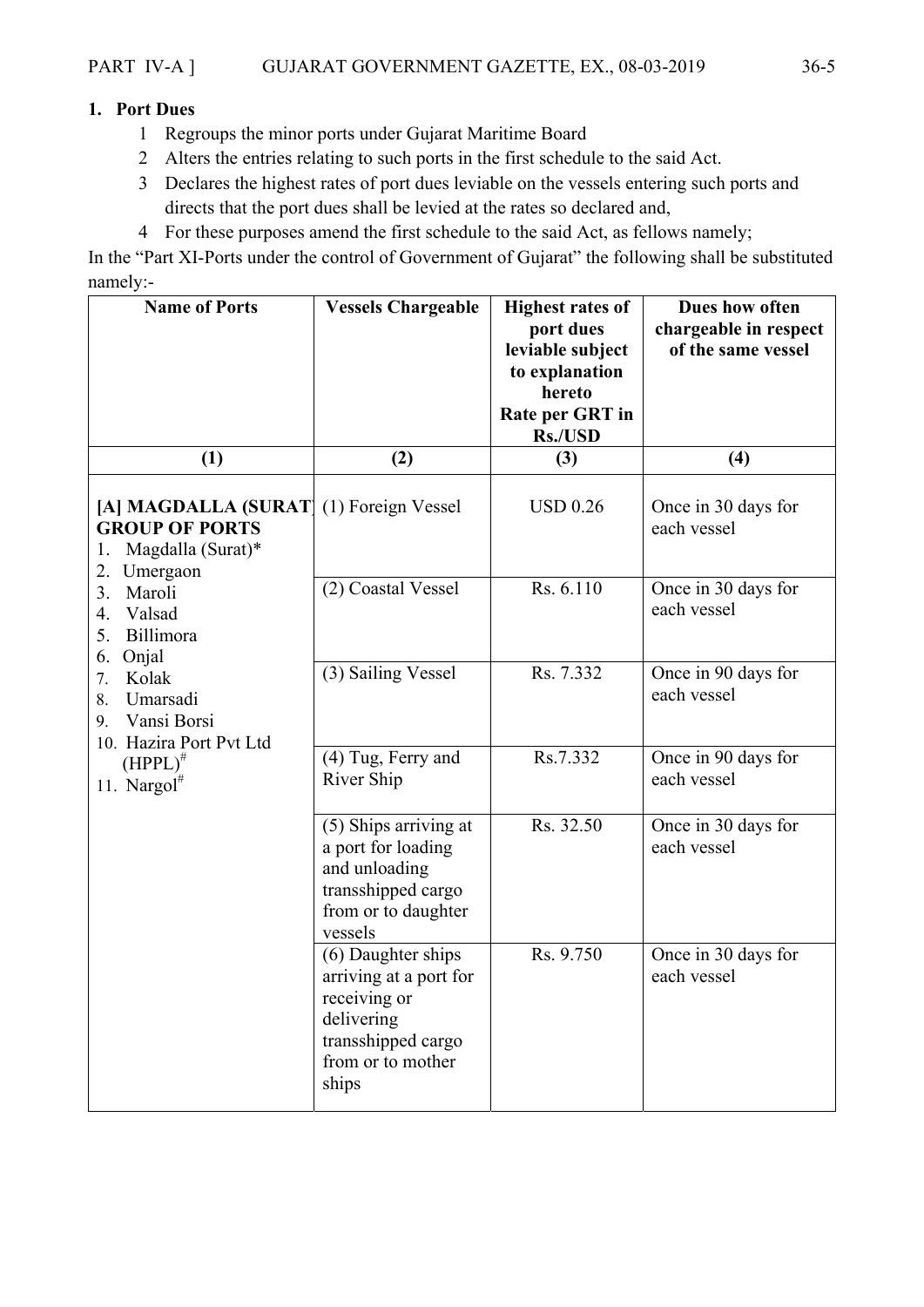| <b>Name of Ports</b>                 | <b>Vessels Chargeable</b>                                                                                                | <b>Highest rates</b><br>of port dues<br>leviable<br>subject to<br>explanation<br>hereto<br><b>Rate per GRT</b><br>in Rs./USD | Dues how often<br>chargeable in respect of<br>the same vessel |
|--------------------------------------|--------------------------------------------------------------------------------------------------------------------------|------------------------------------------------------------------------------------------------------------------------------|---------------------------------------------------------------|
| (1)                                  | (2)                                                                                                                      | (3)                                                                                                                          | (4)                                                           |
| [B] BHARUCH GROUP<br><b>OF PORTS</b> | (1) Foreign Vessel                                                                                                       | <b>USD 0.26</b>                                                                                                              | Once in 30 days for each<br>vessel                            |
| 1. Bharuch<br>2. Bhagwa              | (2) Coastal Vessel                                                                                                       | Rs. 6.110                                                                                                                    | Once in 30 days for each<br>vessel                            |
| 3. Dahej*<br>4. Khambat              | (3) Sailing Vessel                                                                                                       | Rs. 7.332                                                                                                                    | Once in 90 days for each<br>vessel                            |
|                                      | (4) Tug, Ferry and<br>River Ship                                                                                         | Rs.7.332                                                                                                                     | Once in 90 days for each<br>vessel                            |
|                                      | (5) Ships arriving at a<br>port for loading and<br>unloading transshipped<br>cargo from or to<br>daughter vessels        | Rs. 32.50                                                                                                                    | Once in 30 days for each<br>vessel                            |
|                                      | (6) Daughter ships<br>arriving at a port for<br>receiving or delivering<br>transshipped cargo<br>from or to mother ships | Rs. 9.750                                                                                                                    | Once in 30 days for each<br>vessel                            |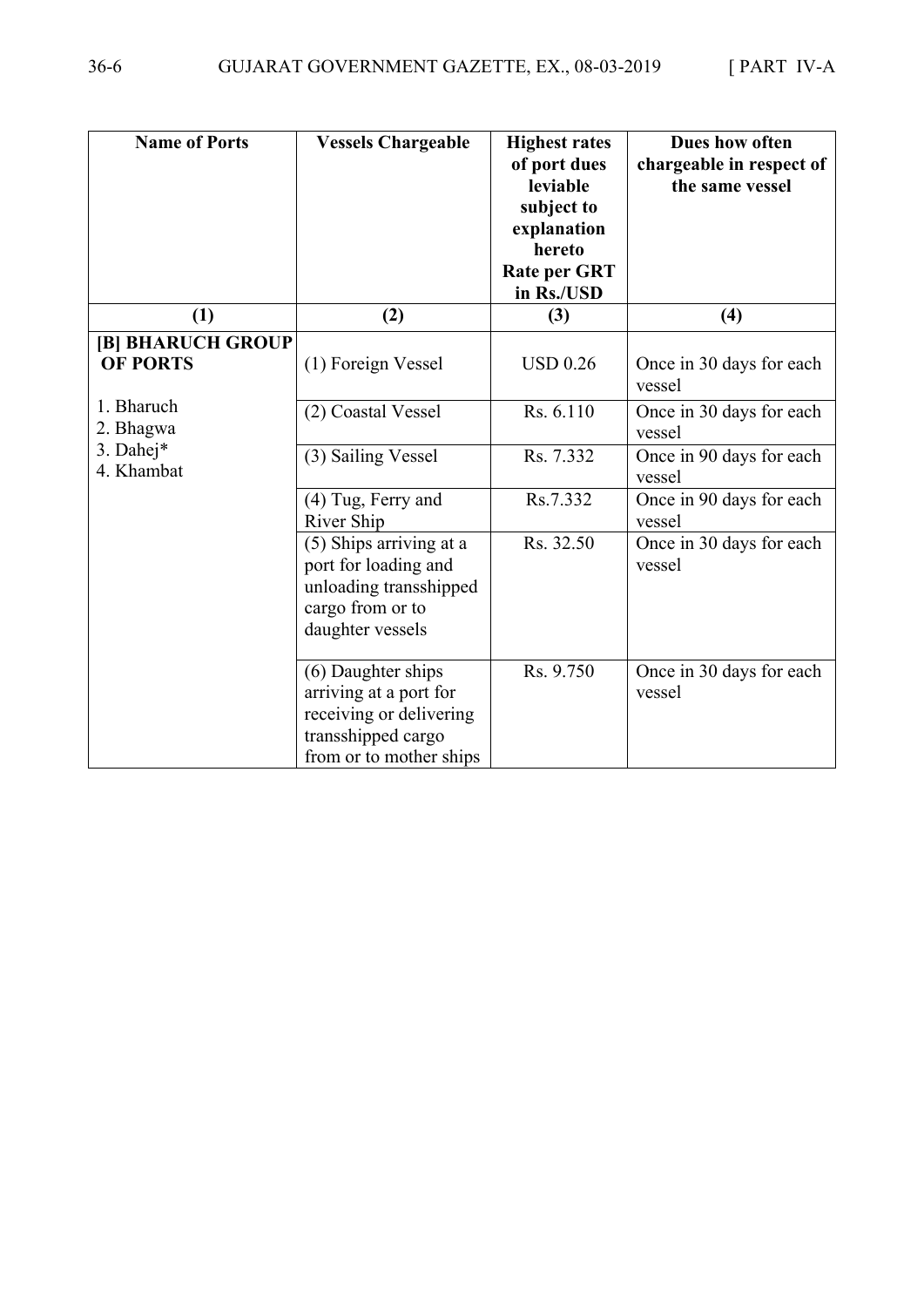| <b>Name of Ports</b>             | <b>Vessels Chargeable</b>                                                                                                | <b>Highest rates</b><br>of port dues<br>leviable<br>subject to<br>explanation<br>hereto<br><b>Rate per GRT</b><br>in Rs./USD | Dues how often<br>chargeable in respect of<br>the same vessel |
|----------------------------------|--------------------------------------------------------------------------------------------------------------------------|------------------------------------------------------------------------------------------------------------------------------|---------------------------------------------------------------|
| (1)                              | (2)                                                                                                                      | (3)                                                                                                                          | (4)                                                           |
| [C] BHAVNAGAR<br><b>GROUP OF</b> | (1) Foreign Vessel                                                                                                       | <b>USD 0.26</b>                                                                                                              | Once in 30 days for each<br>vessel                            |
| <b>PORTS</b><br>1. Bhavnagar*    | (2) Coastal Vessel                                                                                                       | Rs. 6.110                                                                                                                    | Once in 30 days for each<br>vessel                            |
| 2. Ghogha<br>3. Talaja           | (3) Sailing Vessel                                                                                                       | Rs. 7.332                                                                                                                    | Once in 90 days for each<br>vessel                            |
|                                  | (4) Tug, Ferry and River<br>Ship                                                                                         | Rs.7.332                                                                                                                     | Once in 90 days for each<br>vessel                            |
|                                  | (5) Ships arriving at a port<br>for loading and unloading<br>transshipped cargo from or<br>to daughter vessels           | Rs. 32.50                                                                                                                    | Once in 30 days for each<br>vessel                            |
|                                  | (6) Daughter ships arriving<br>at a port for receiving or<br>delivering transshipped<br>cargo from or to mother<br>ships | Rs. 9.750                                                                                                                    | Once in 30 days for each<br>vessel                            |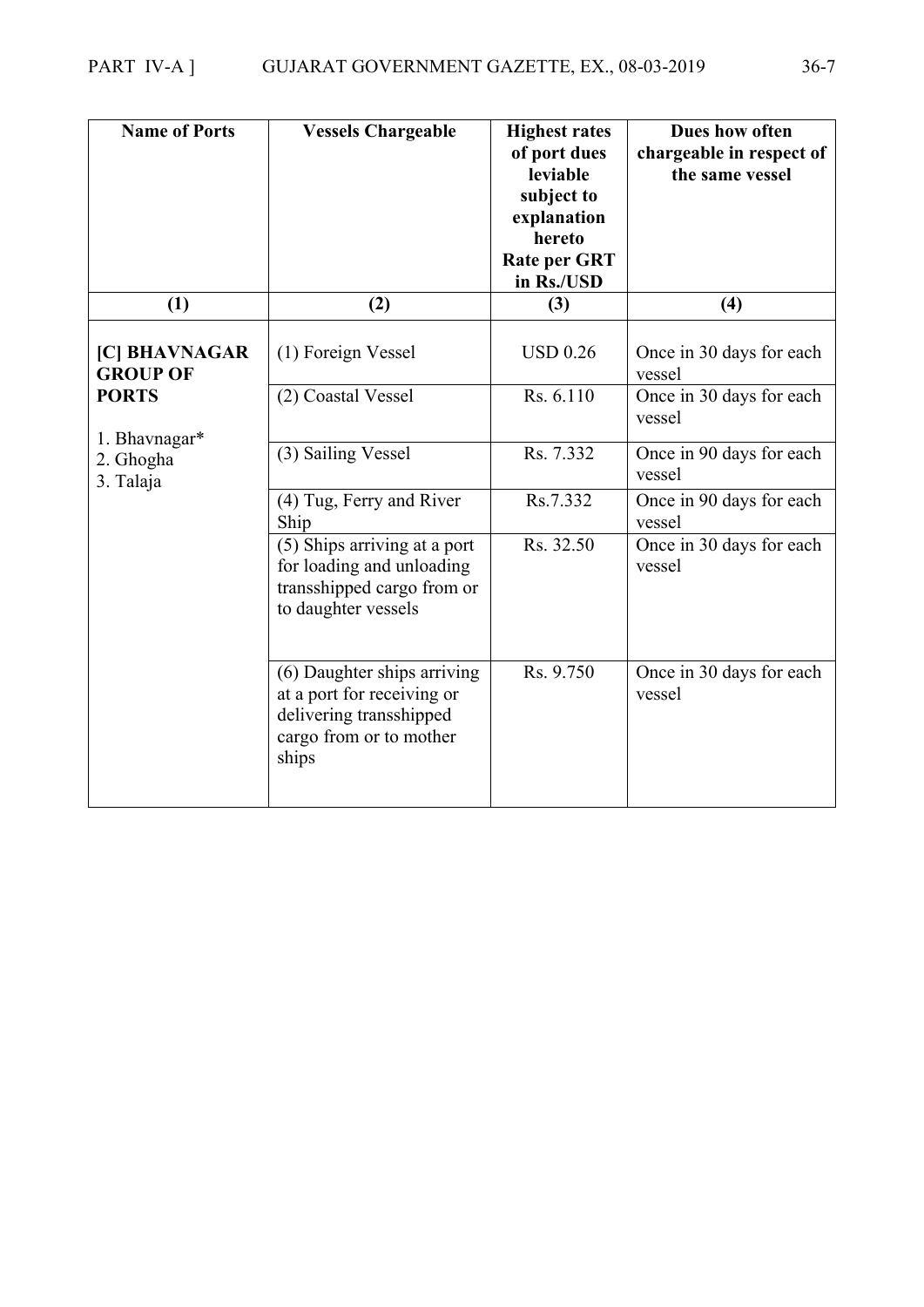| <b>Name of Ports</b>                        | <b>Vessels Chargeable</b>                                                                                                         | <b>Highest rates</b><br>of port dues<br>leviable<br>subject to<br>explanation<br>hereto<br><b>Rate per GRT</b><br>in Rs./USD | Dues how often<br>chargeable in respect of<br>the same vessel |
|---------------------------------------------|-----------------------------------------------------------------------------------------------------------------------------------|------------------------------------------------------------------------------------------------------------------------------|---------------------------------------------------------------|
| (1)                                         | (2)                                                                                                                               | (3)                                                                                                                          | (4)                                                           |
| [D] PIPAVAV<br><b>GROUP</b>                 | (1) Foreign Vessel                                                                                                                | <b>USD 0.26</b>                                                                                                              | Once in 30 days for each<br>vessel                            |
| <b>OF PORTS</b>                             | (2) Coastal Vessel                                                                                                                | Rs. 6.110                                                                                                                    | Once in 30 days for each<br>vessel                            |
| 1 Jafrabad*<br>2 Mahuva<br>3 Pipavav Victor | (3) Sailing Vessel                                                                                                                | Rs. 7.332                                                                                                                    | Once in 90 days for each<br>vessel                            |
| $4$ GPPL <sup>#</sup><br>Rajpara<br>5       | Tug,<br>Ferry<br>(4)<br>and<br>River Ship                                                                                         | Rs.7.332                                                                                                                     | Once in 90 days for each<br>vessel                            |
| Swan LNG Pvt Ltd <sup>#</sup><br>6          | (5) Ships arriving at a<br>port for loading and<br>unloading transshipped<br>from<br>cargo<br><b>or</b><br>to<br>daughter vessels | Rs. 32.50                                                                                                                    | Once in 30 days for each<br>vessel                            |
|                                             | Daughter<br>ships<br>(6)<br>arriving at a port for<br>receiving or delivering<br>transshipped<br>cargo<br>from or to mother ships | Rs. 9.750                                                                                                                    | Once in 30 days for each<br>vessel                            |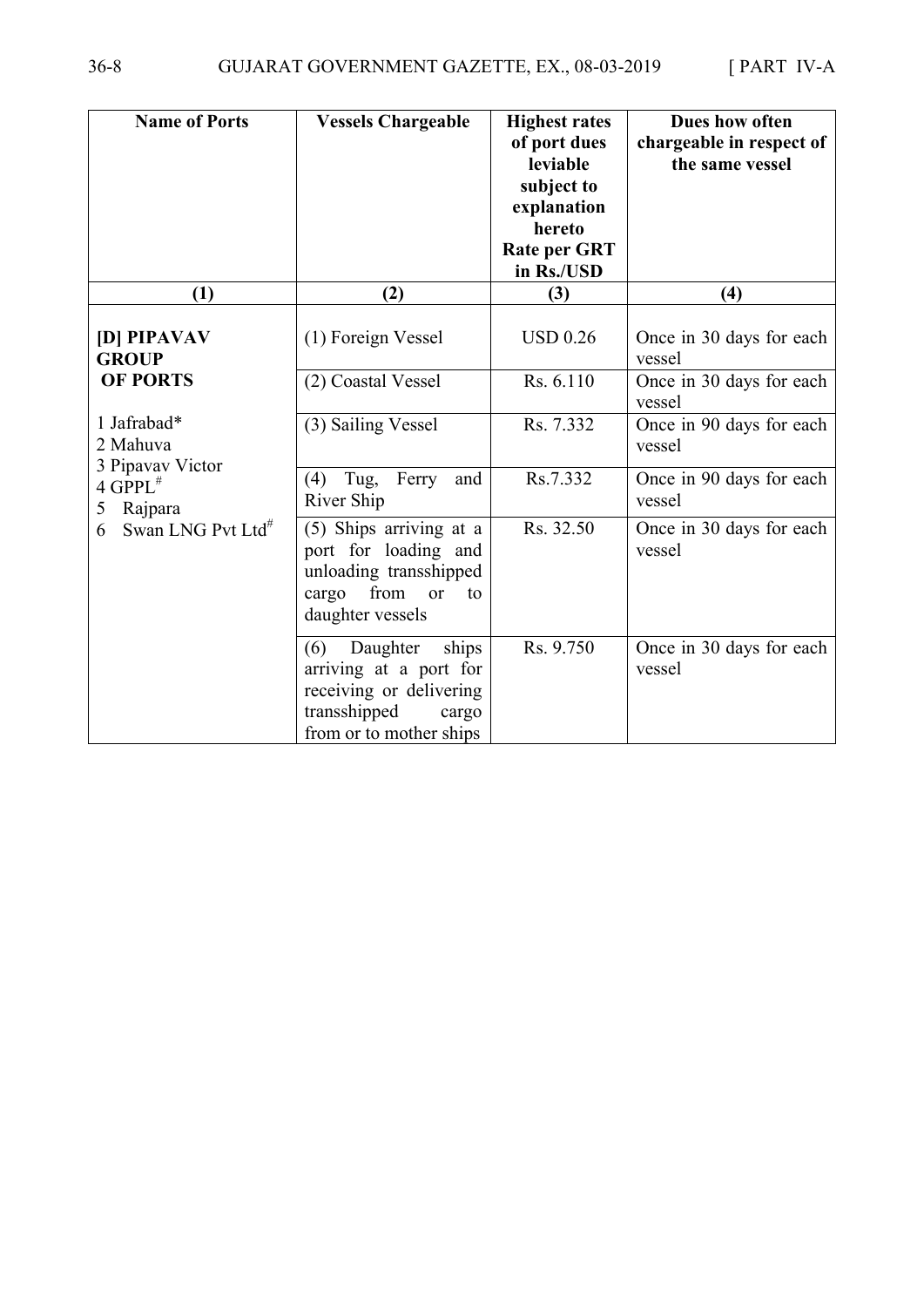| <b>Name of Ports</b>                                    | <b>Vessels Chargeable</b>                                                                                                         | <b>Highest rates</b><br>of port dues<br>leviable<br>subject to<br>explanation<br>hereto<br><b>Rate per GRT</b><br>in Rs./USD | Dues how often<br>chargeable in respect of<br>the same vessel |
|---------------------------------------------------------|-----------------------------------------------------------------------------------------------------------------------------------|------------------------------------------------------------------------------------------------------------------------------|---------------------------------------------------------------|
| (1)                                                     | (2)                                                                                                                               | (3)                                                                                                                          | (4)                                                           |
| <b>[E] VERAVAL</b><br><b>GROUP OF PORTS</b><br>Veraval* | (1) Foreign Vessel                                                                                                                | <b>USD 0.26</b>                                                                                                              | Once in 30 days for each<br>vessel                            |
| Navabander<br>2<br>3<br>Kotda                           | (2) Coastal Vessel                                                                                                                | Rs. 6.110                                                                                                                    | Once in 30 days for each<br>vessel                            |
| Madhvad<br>4<br>Mangrol<br>5                            | (3) Sailing Vessel                                                                                                                | Rs. 7.332                                                                                                                    | Once in 90 days for each<br>vessel                            |
| Mul-Dwarka<br>6<br>Chhara $#$<br>$\overline{7}$         | Tug,<br>Ferry<br>(4)<br>and<br>River Ship                                                                                         | Rs.7.332                                                                                                                     | Once in 90 days for each<br>vessel                            |
|                                                         | (5) Ships arriving at a<br>port for loading and<br>unloading transshipped<br>from<br>cargo<br>or<br>to<br>daughter vessels        | Rs. 32.50                                                                                                                    | Once in 30 days for each<br>vessel                            |
|                                                         | ships<br>Daughter<br>(6)<br>arriving at a port for<br>receiving or delivering<br>transshipped<br>cargo<br>from or to mother ships | Rs. 9.750                                                                                                                    | Once in 30 days for each<br>vessel                            |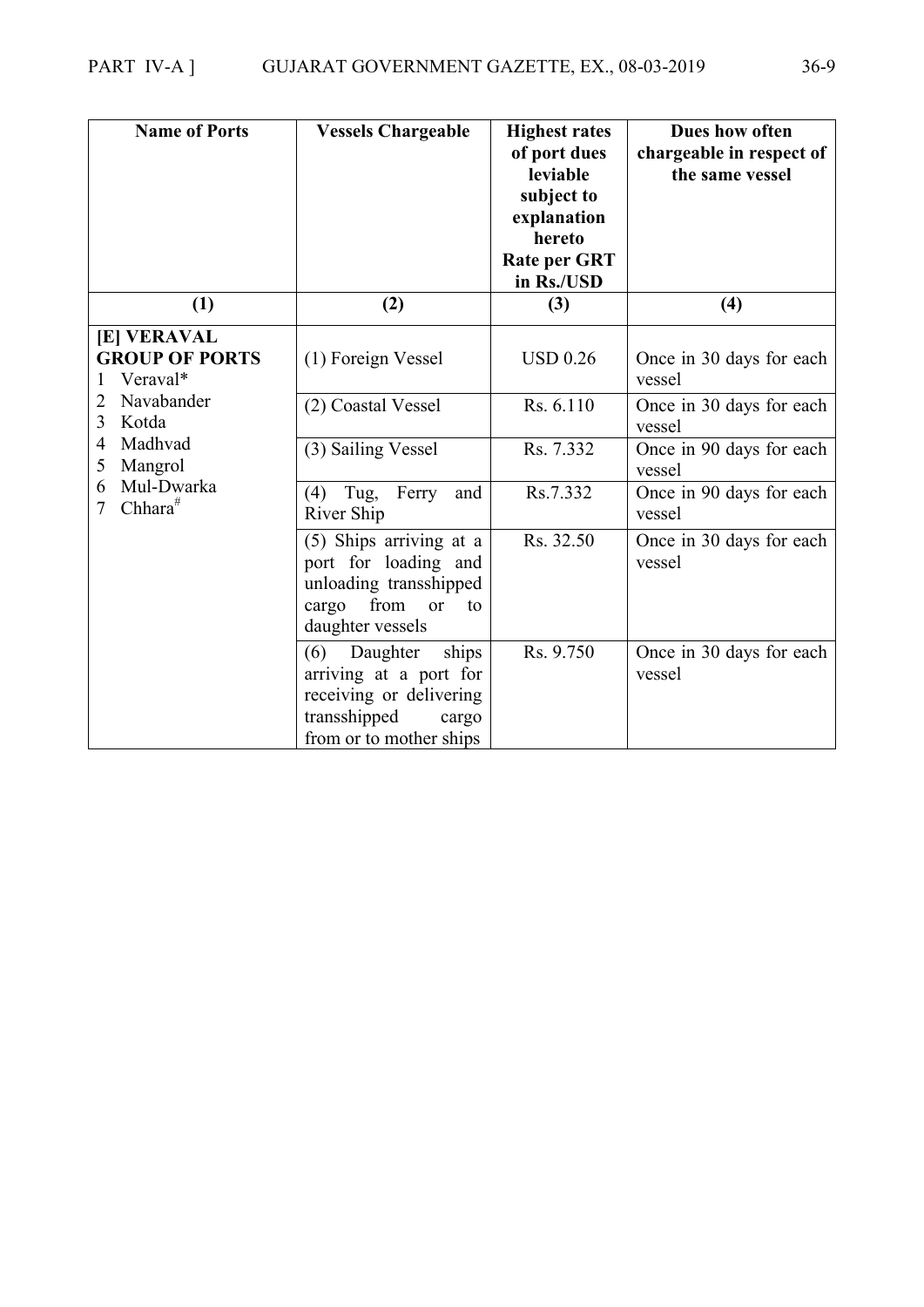| <b>Name of Ports</b>                   | <b>Vessels Chargeable</b>                                                                                                         | <b>Highest rates</b><br>of port dues<br>leviable<br>subject to<br>explanation<br>hereto<br><b>Rate per GRT</b><br>in Rs./USD | Dues how often<br>chargeable in respect of<br>the same vessel |
|----------------------------------------|-----------------------------------------------------------------------------------------------------------------------------------|------------------------------------------------------------------------------------------------------------------------------|---------------------------------------------------------------|
| (1)                                    | (2)                                                                                                                               | (3)                                                                                                                          | (4)                                                           |
| [F] PORBANDAR<br><b>GROUP OF PORTS</b> | (1) Foreign Vessel                                                                                                                | <b>USD 0.26</b>                                                                                                              | Once in 30 days for each<br>vessel                            |
| 1 Porbandar*                           | (2) Coastal Vessel                                                                                                                | Rs. 6.110                                                                                                                    | Once in 30 days for each<br>vessel                            |
|                                        | (3) Sailing Vessel                                                                                                                | Rs. 7.332                                                                                                                    | Once in 90 days for each<br>vessel                            |
|                                        | Tug,<br>Ferry<br>(4)<br>and<br>River Ship                                                                                         | Rs.7.332                                                                                                                     | Once in 90 days for each<br>vessel                            |
|                                        | (5) Ships arriving at a<br>port for loading and<br>unloading transshipped<br>from<br>cargo<br><b>or</b><br>to<br>daughter vessels | Rs. 32.50                                                                                                                    | Once in 30 days for each<br>vessel                            |
|                                        | Daughter<br>(6)<br>ships<br>arriving at a port for<br>receiving or delivering<br>transshipped<br>cargo<br>from or to mother ships | Rs. 9.750                                                                                                                    | Once in 30 days for each<br>vessel                            |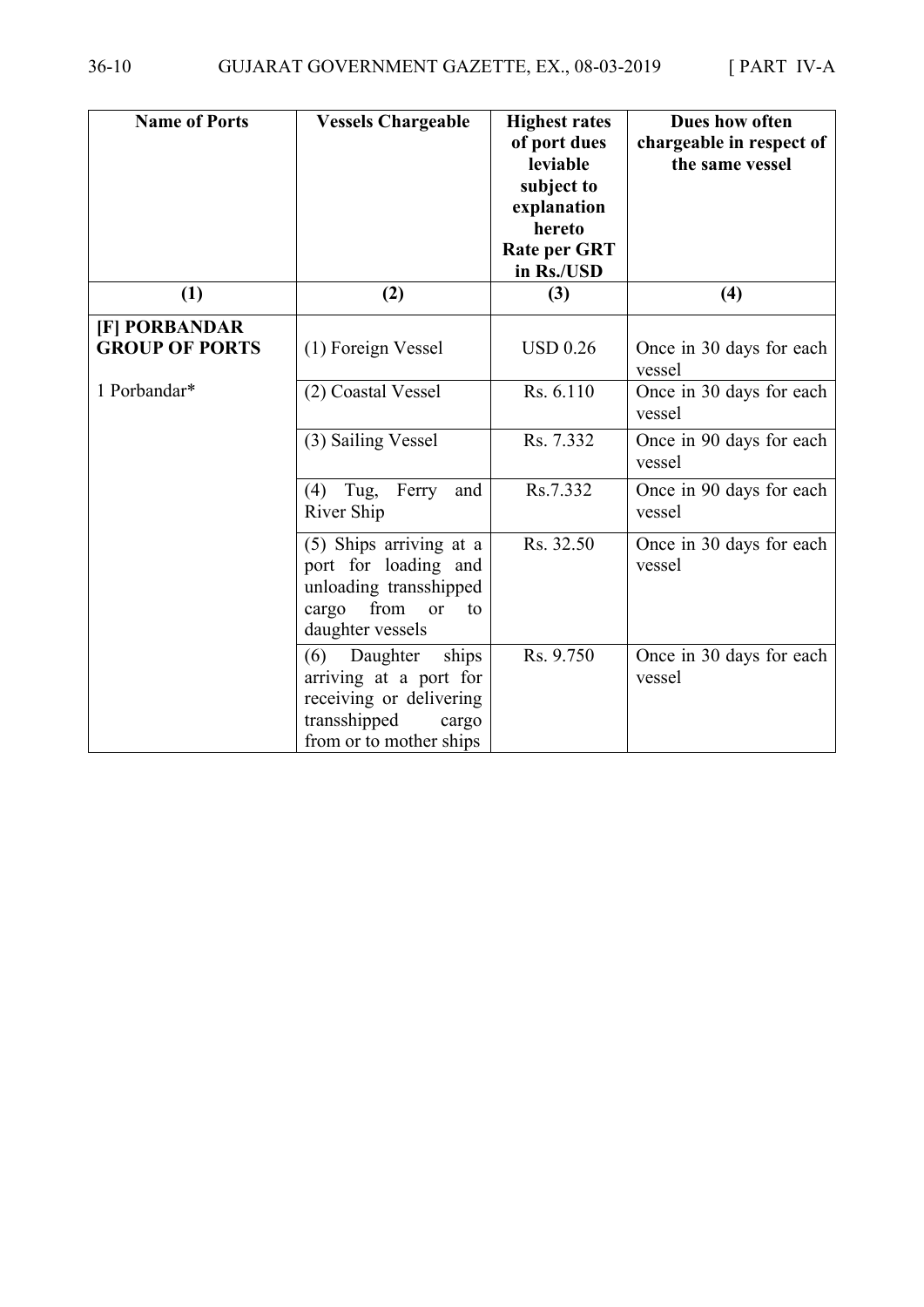| <b>Name of Ports</b>                         | <b>Vessels Chargeable</b>                                                                                                         | <b>Highest rates</b><br>of port dues<br>leviable<br>subject to<br>explanation<br>hereto<br><b>Rate per GRT</b><br>in Rs./USD | Dues how often<br>chargeable in respect of<br>the same vessel |
|----------------------------------------------|-----------------------------------------------------------------------------------------------------------------------------------|------------------------------------------------------------------------------------------------------------------------------|---------------------------------------------------------------|
| (1)                                          | (2)                                                                                                                               | (3)                                                                                                                          | (4)                                                           |
| [G] OKHA GROUP OF<br><b>PORTS</b>            | (1) Foreign Vessel                                                                                                                | <b>USD 0.26</b>                                                                                                              | Once in 30 days for each<br>vessel                            |
| Okha*<br>1<br>Rupen<br>2<br>3<br><b>Beyt</b> | (2) Coastal Vessel                                                                                                                | Rs. 6.110                                                                                                                    | Once in 30 days for each<br>vessel                            |
| <b>Bhogat</b><br>4                           | (3) Sailing Vessel                                                                                                                | Rs. 7.332                                                                                                                    | Once in 90 days for each<br>vessel                            |
|                                              | $(4)$ Tug,<br>Ferry<br>and<br>River Ship                                                                                          | Rs.7.332                                                                                                                     | Once in 90 days for each<br>vessel                            |
|                                              | (5) Ships arriving at a<br>port for loading and<br>unloading transshipped<br>from<br>cargo<br>or<br>to<br>daughter vessels        | Rs. 32.50                                                                                                                    | Once in 30 days for each<br>vessel                            |
|                                              | (6)<br>Daughter<br>ships<br>arriving at a port for<br>receiving or delivering<br>transshipped<br>cargo<br>from or to mother ships | Rs. 9.750                                                                                                                    | Once in 30 days for each<br>vessel                            |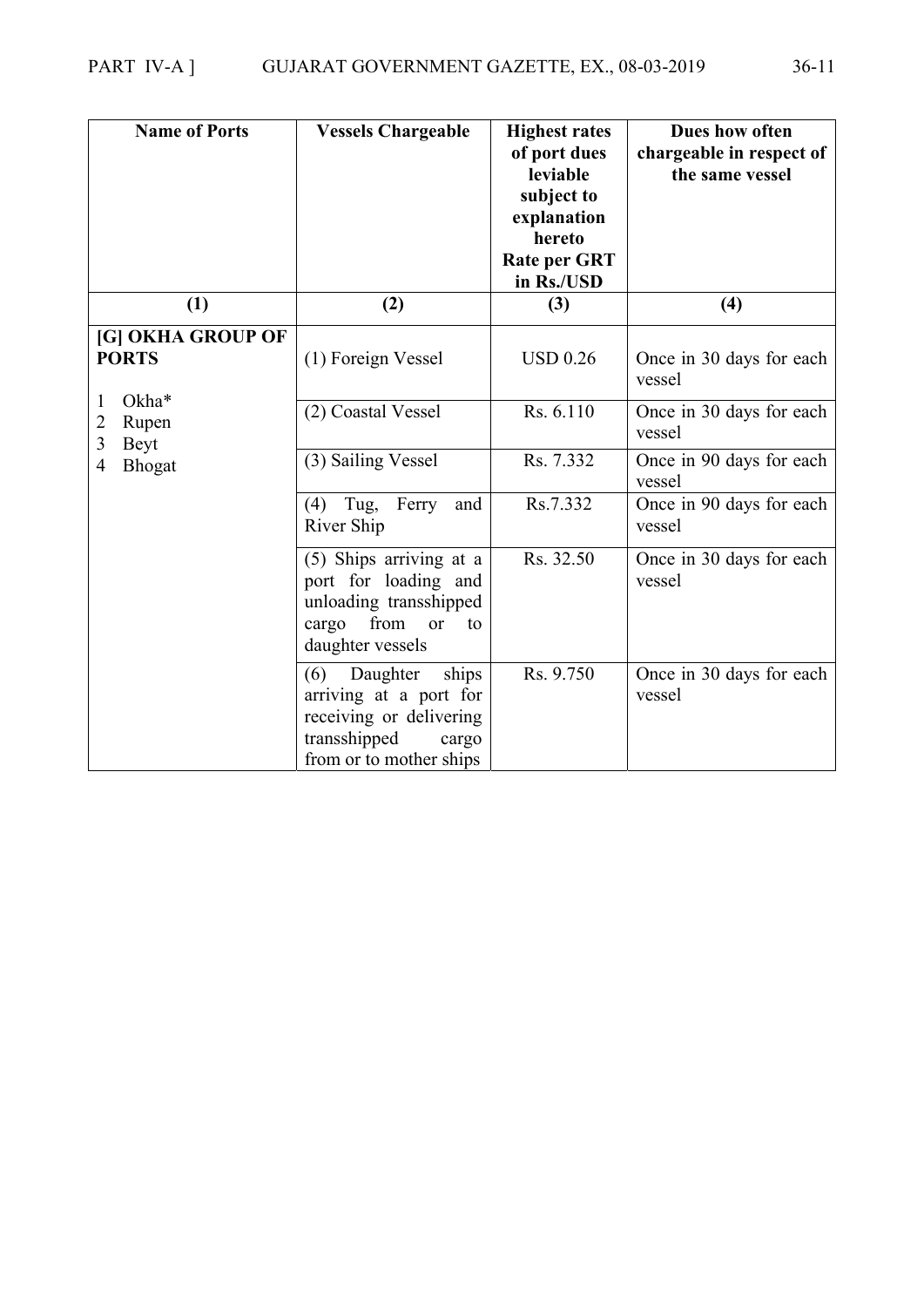| <b>Name of Ports</b>                  | <b>Vessels Chargeable</b>                                                                                                               | <b>Highest rates</b><br>of port dues<br>leviable<br>subject to<br>explanation<br>hereto<br><b>Rate per GRT</b><br>in Rs./USD | Dues how often<br>chargeable in respect of<br>the same vessel |
|---------------------------------------|-----------------------------------------------------------------------------------------------------------------------------------------|------------------------------------------------------------------------------------------------------------------------------|---------------------------------------------------------------|
| (1)                                   | (2)                                                                                                                                     | (3)                                                                                                                          | (4)                                                           |
| [H] JAMNAGAR<br><b>GROUP OF PORTS</b> | (1) Foreign Vessel                                                                                                                      | <b>USD 0.26</b>                                                                                                              | Once in 30 days for each<br>vessel                            |
| 1 Bedi*<br>(including Rozi)           | (2) Coastal Vessel                                                                                                                      | Rs. 6.110                                                                                                                    | Once in 30 days for each<br>vessel                            |
| 2 Pindhara<br>3 Salaya<br>4 Sikka*    | (3) Sailing Vessel                                                                                                                      | Rs. 7.332                                                                                                                    | Once in 90 days for each<br>vessel                            |
| 5 Jodiya                              | Tug,<br>Ferry<br>(4)<br>and<br>River Ship                                                                                               | Rs.7.332                                                                                                                     | Once in 90 days for each<br>vessel                            |
|                                       | (5) Ships arriving at a<br>port for loading and<br>unloading transshipped<br>from<br>cargo<br>$\overline{or}$<br>to<br>daughter vessels | Rs. 32.50                                                                                                                    | Once in 30 days for each<br>vessel                            |
|                                       | Daughter<br>ships<br>(6)<br>arriving at a port for<br>receiving or delivering<br>transshipped<br>cargo<br>from or to mother ships       | Rs. 9.750                                                                                                                    | Once in 30 days for each<br>vessel                            |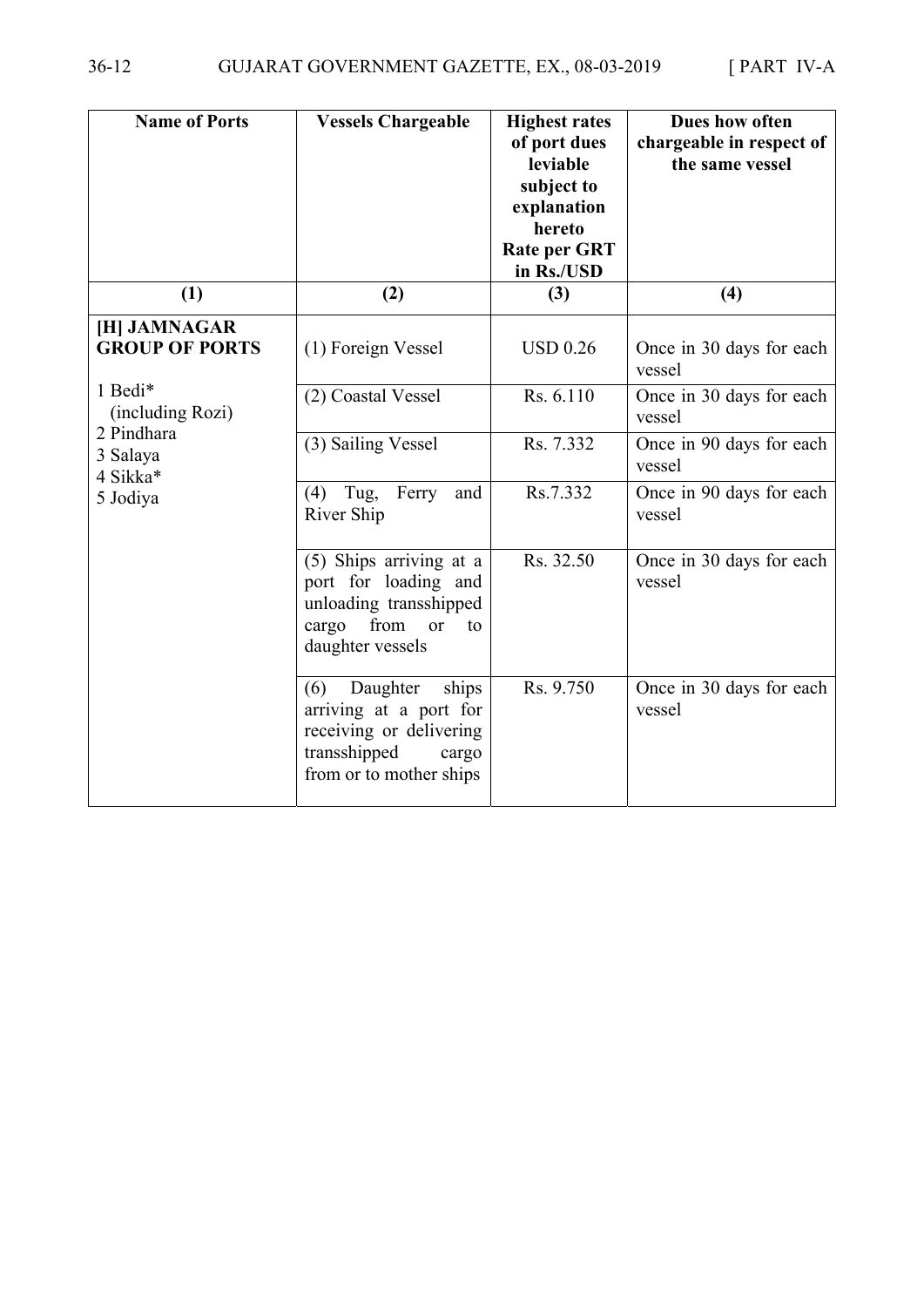| <b>Name of Ports</b>                         | <b>Vessels Chargeable</b>                                                                                                         | <b>Highest rates</b><br>of port dues<br>leviable<br>subject to<br>explanation<br>hereto<br><b>Rate per GRT</b><br>in Rs./USD | Dues how often<br>chargeable in respect of<br>the same vessel |
|----------------------------------------------|-----------------------------------------------------------------------------------------------------------------------------------|------------------------------------------------------------------------------------------------------------------------------|---------------------------------------------------------------|
| (1)                                          | (2)                                                                                                                               | (3)                                                                                                                          | (4)                                                           |
| <b>II NAVLALKHI</b><br><b>GROUP OF PORTS</b> | (1) Foreign Vessel                                                                                                                | <b>USD 0.26</b>                                                                                                              | Once in 30 days for each<br>vessel                            |
| 1 Navlakhi*                                  | (2) Coastal Vessel                                                                                                                | Rs. 6.110                                                                                                                    | Once in 30 days for each<br>vessel                            |
|                                              | (3) Sailing Vessel                                                                                                                | Rs. 7.332                                                                                                                    | Once in 90 days for each<br>vessel                            |
|                                              | (4)<br>Tug,<br>Ferry<br>and<br>River Ship                                                                                         | Rs.7.332                                                                                                                     | Once in 90 days for each<br>vessel                            |
|                                              | (5) Ships arriving at a<br>port for loading and<br>unloading transshipped<br>from<br>cargo<br>to<br>or<br>daughter vessels        | Rs. 32.50                                                                                                                    | Once in 30 days for each<br>vessel                            |
|                                              | ships<br>Daughter<br>(6)<br>arriving at a port for<br>receiving or delivering<br>transshipped<br>cargo<br>from or to mother ships | Rs. 9.750                                                                                                                    | Once in 30 days for each<br>vessel                            |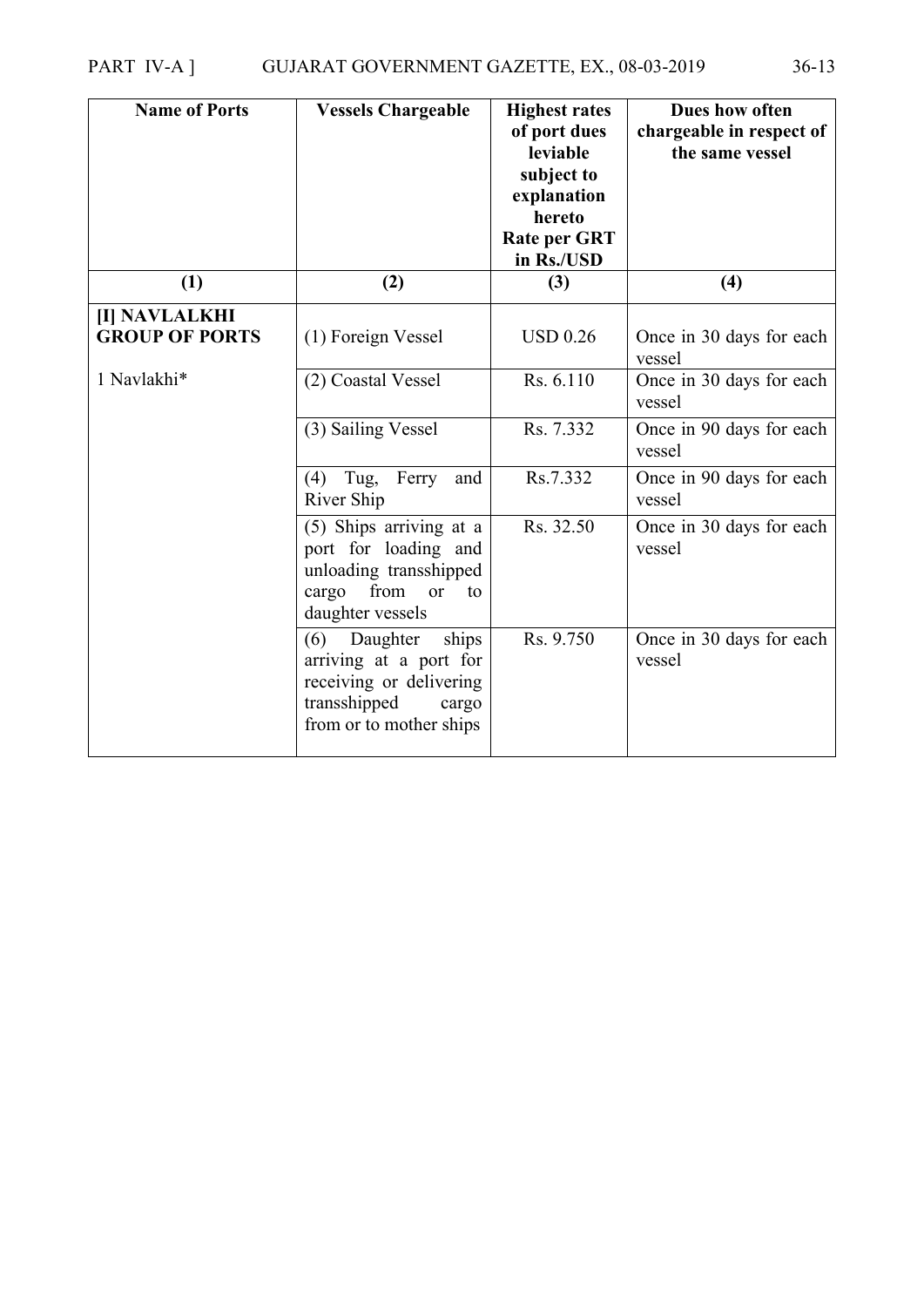| <b>Name of Ports</b>                | <b>Vessels Chargeable</b>                                                                                                         | <b>Highest rates</b><br>of port dues<br>leviable<br>subject to<br>explanation<br>hereto<br><b>Rate per GRT</b><br>in Rs./USD | Dues how often<br>chargeable in respect of<br>the same vessel |
|-------------------------------------|-----------------------------------------------------------------------------------------------------------------------------------|------------------------------------------------------------------------------------------------------------------------------|---------------------------------------------------------------|
| (1)                                 | (2)                                                                                                                               | (3)                                                                                                                          | (4)                                                           |
| [J] MANDVI GROUP OI<br><b>PORTS</b> | (1) Foreign Vessel                                                                                                                | <b>USD 0.26</b>                                                                                                              | Once in 30 days for each<br>vessel                            |
| 1 Mandvi*<br>2 Mundra               | (2) Coastal Vessel                                                                                                                | Rs. 6.110                                                                                                                    | Once in 30 days for each<br>vessel                            |
| $3$ GAPL <sup>#</sup><br>4 Jakhau   | (3) Sailing Vessel                                                                                                                | Rs. 7.332                                                                                                                    | Once in 90 days for each<br>vessel                            |
| 5 Koteshwar                         | $(4)$ Tug,<br>Ferry<br>and<br>River Ship                                                                                          | Rs.7.332                                                                                                                     | Once in 90 days for each<br>vessel                            |
|                                     | (5) Ships arriving at a<br>port for loading and<br>unloading transshipped<br>from<br>cargo<br>or<br>to<br>daughter vessels        | Rs. 32.50                                                                                                                    | Once in 30 days for each<br>vessel                            |
|                                     | (6)<br>Daughter<br>ships<br>arriving at a port for<br>receiving or delivering<br>transshipped<br>cargo<br>from or to mother ships | Rs. 9.750                                                                                                                    | Once in 30 days for each<br>vessel                            |

Ports marked with asterisks (\*) are intermediate Ports and Ports marked with (#) are private and joint Sector ports.

#### *Terms & Conditions*

- i. Port Dues will be levied in advance and shall be payable before the vessel enters the port water
- ii. Port Dues shall remain valid for a period of thirty (30) days for foreign and coastal vessels; however, in case of other crafts validity shall be ninety (90) days
- iii. Port dues shall be levied at the normal rates on all vessels calling at the ship breaking yards at Aland or Sosiya or Sanchana for beaching.
- iv. If a vessel during its stay in port changes its character from a coastal vessel to foreign vessel or vice versa, the charges shall be levied as per those specified for foreign vessels.
- v. For the purpose of calculating Port Dues, all the ports under each of the port groups shall be treated as a single port, and the payment of Port Dues at one port in a port group shall exempt the vessel from the payment of Port Dues at the other ports within the same group for the period for which such Port Dues are applicable
- vi. Port Dues payable by a vessel under specific circumstances shall be as under: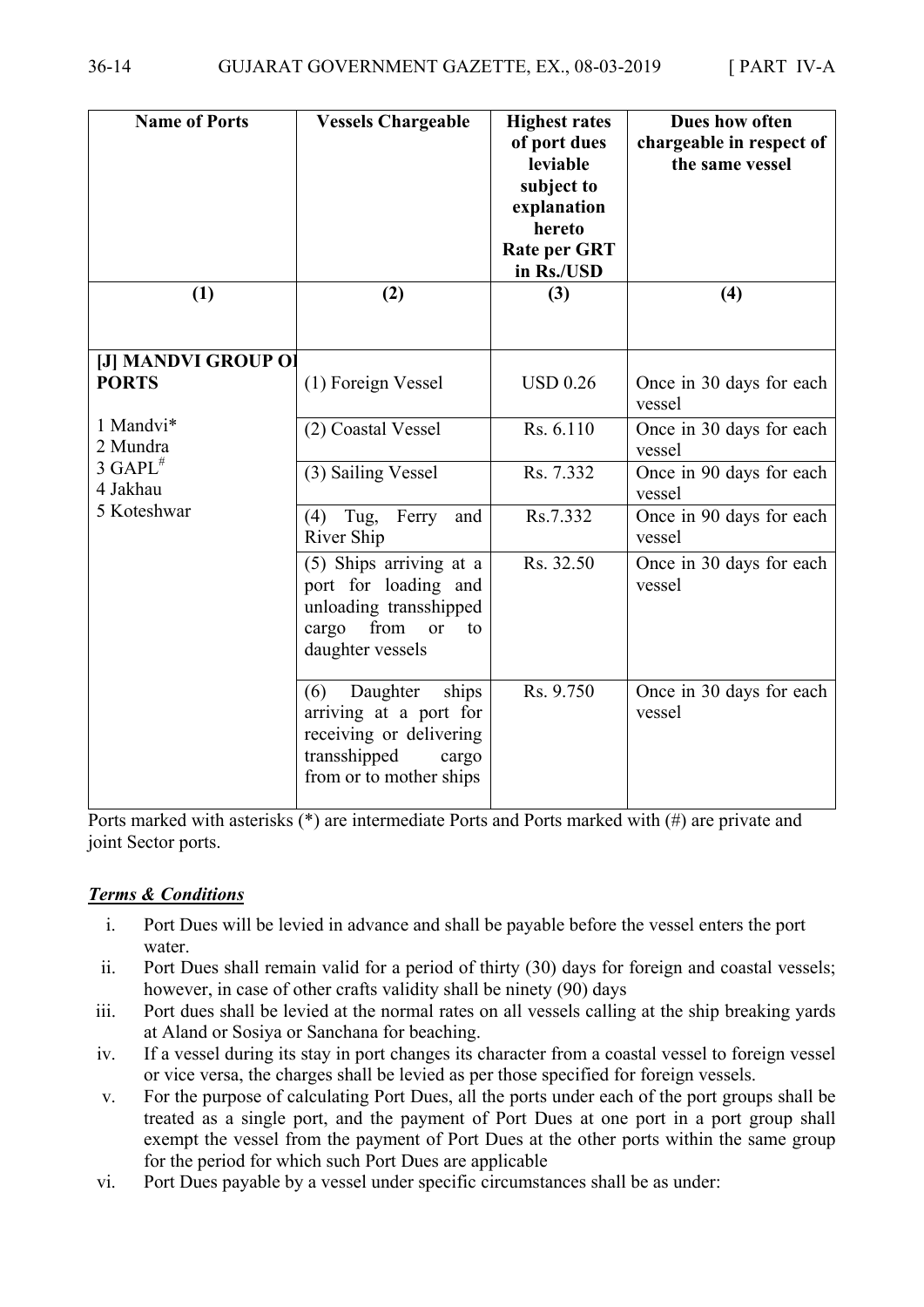| S.No.          | Incidence                                                                                                                                                                               | Percentage of assessed<br>Port Dues payable |
|----------------|-----------------------------------------------------------------------------------------------------------------------------------------------------------------------------------------|---------------------------------------------|
| $\mathbf{1}$   | Vessel entering a port in distress with cargo on board and                                                                                                                              | <b>Full Rates</b>                           |
|                | brought into harbour in tow                                                                                                                                                             |                                             |
| $\overline{2}$ | Vessel in distress brought into harbour in tow which has no<br>cargo on board                                                                                                           | 75%                                         |
| $\overline{3}$ | Vessel entering in ballast and not carrying passengers or<br>cargo and sailing from the Port without taking passengers or<br>cargo                                                      | 50%                                         |
| $\overline{4}$ | Vessel entering in ballast and not carrying passengers or<br>cargo but sailing from the Port with passenger or cargo                                                                    | 75%                                         |
| 5              | Vessel entering a port but not discharging or taking in any<br>cargo or passengers (with the exception of such un-shipment<br>or reshipment, as may be necessary for purpose of repair) | 50%                                         |
| 6              | Vessel entering a port for taking provisions of water,<br>bunker-coal or fuel for her own consumption                                                                                   | 50%                                         |
| $\overline{7}$ | Vessel that have paid half the port dues under clause iv                                                                                                                                | Difference between the                      |
|                | above, and which re-enter the same port with cargo or                                                                                                                                   | Port Dues already paid                      |
|                | passengers or both within thirty days from the date of                                                                                                                                  | and Port Dues payable at                    |
|                | previous entry in the port                                                                                                                                                              | the full rate                               |
| 8              | Vessel which enters a port and leaves it within 48 hours,<br>without discharge or taking in any passenger or cargo                                                                      | 50%                                         |
| 9              | Vessel which, having left any port is compelled to re-enter                                                                                                                             | Nil                                         |
|                | in distress (on account of weather, damages sustained,                                                                                                                                  |                                             |
|                | emergency situations such as fire on board, sudden breakout                                                                                                                             |                                             |
|                | of epidemic on deck requiring emergency evacuation of                                                                                                                                   |                                             |
|                | crew, sudden deterioration of health of crew member due to                                                                                                                              |                                             |
|                | illness such as heart stroke, paralytic attack, and other such                                                                                                                          |                                             |
|                | situations requiring critical medical care)                                                                                                                                             |                                             |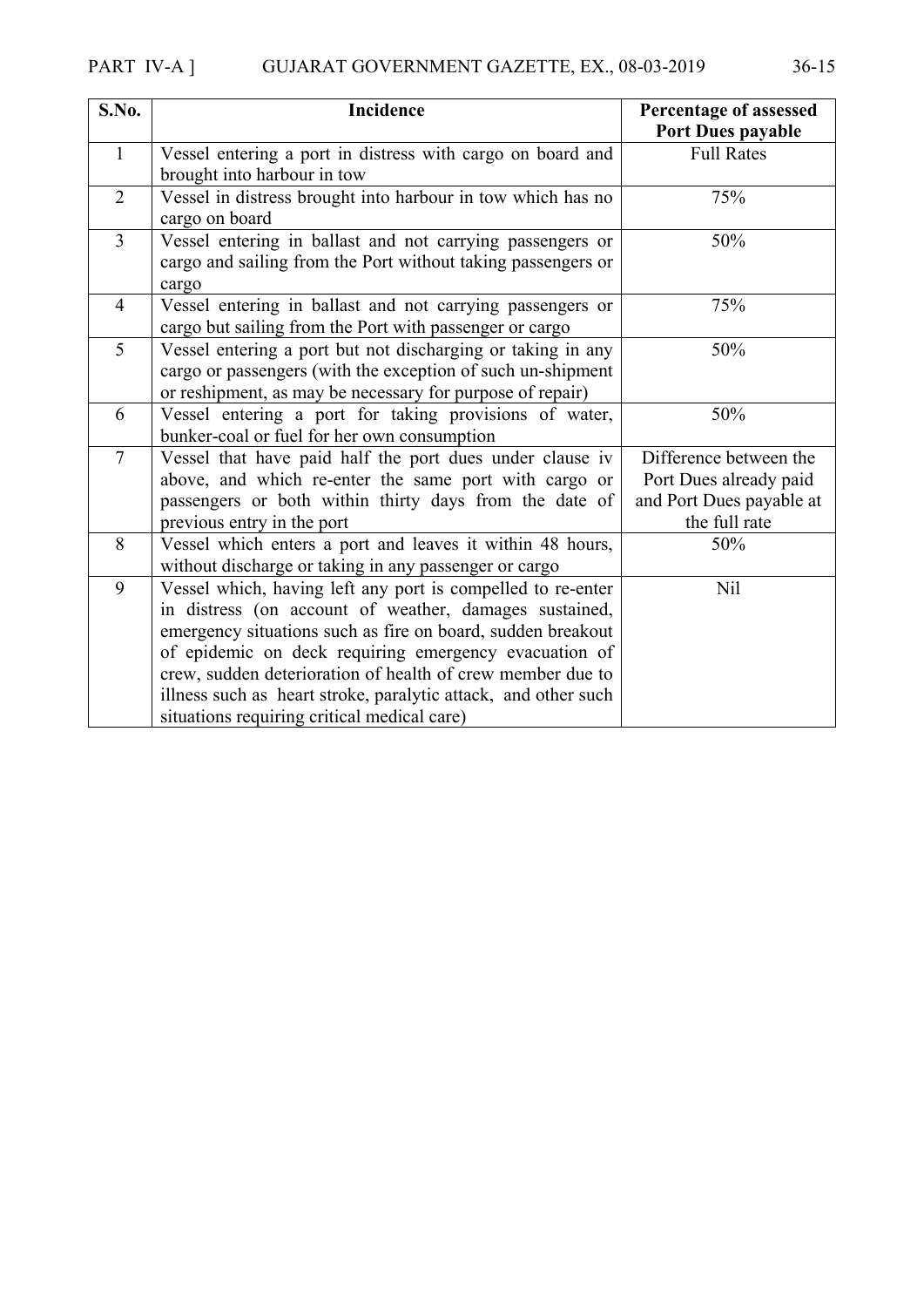| Sr.            | <b>Name of Group</b> | <b>Name of Port</b>                                    | Designation of the      |  |  |  |
|----------------|----------------------|--------------------------------------------------------|-------------------------|--|--|--|
| No.            |                      |                                                        | <b>Head of the Port</b> |  |  |  |
| 1              | Magdalla (Surat)     | Magdalla (Surat)*<br>1.                                | The<br>Port<br>Officer, |  |  |  |
|                |                      | 2.<br>Umergaon                                         | Magdalla                |  |  |  |
|                |                      | 3.<br>Maroli                                           |                         |  |  |  |
|                |                      | Valsad<br>4.                                           |                         |  |  |  |
|                |                      | 5.<br>Billimora                                        |                         |  |  |  |
|                |                      | 6.<br>Onjal                                            |                         |  |  |  |
|                |                      | 7.<br>Kolak                                            |                         |  |  |  |
|                |                      | 8.<br>Umarsadi                                         |                         |  |  |  |
|                |                      | 9.<br>Vansi Borsi                                      |                         |  |  |  |
|                |                      | Hazira Port Pvt. Ltd. <sup>#</sup> [HPPL]<br>10.       |                         |  |  |  |
|                |                      | Nargol $^{\#}$<br>11.                                  |                         |  |  |  |
| $\overline{2}$ | <b>Bharuch</b>       | <b>Bharuch</b><br>1.                                   | The<br>Officer,<br>Port |  |  |  |
|                |                      | 2.<br>Bhagwa                                           | <b>Bharuch</b>          |  |  |  |
|                |                      | 3.<br>LNG Terminal of Petronet LNG Ltd                 |                         |  |  |  |
|                |                      | $(PLL)^{\#}$                                           |                         |  |  |  |
|                |                      | Liquid Cargo Terminal of Gujarat<br>4.                 |                         |  |  |  |
|                |                      | <b>Chemical Port Terminal Company</b>                  |                         |  |  |  |
|                |                      | Ltd $(GCPTCL)^{##}$                                    |                         |  |  |  |
|                |                      | Dahej,<br>5.                                           |                         |  |  |  |
|                |                      | Khambhat<br>6.                                         |                         |  |  |  |
| 3              | Bhavnagar            | 1.<br>Bhavnagar*                                       | The<br>Officer,<br>Port |  |  |  |
|                |                      | 2.<br>Ghogha                                           | Bhavnagar               |  |  |  |
|                |                      | 3.<br>Talaja                                           |                         |  |  |  |
| $\overline{4}$ | Jaffrabad            | Jafrabad*<br>1.                                        | The<br>Officer,<br>Port |  |  |  |
|                |                      | Mahuva<br>2.                                           | Jaffrabad               |  |  |  |
|                |                      | 3.<br>Pipavav Victor                                   |                         |  |  |  |
|                |                      | Port of Pipavav of Gujarat Pipavav<br>$\overline{4}$ . |                         |  |  |  |
|                |                      | Port Limited (GPPL) <sup>#</sup>                       |                         |  |  |  |
|                |                      | Rajpara<br>5.                                          |                         |  |  |  |
|                |                      | Swan LNG Pvt Ltd. <sup>#</sup><br>6.                   |                         |  |  |  |
| 5              | Veraval              | 1.<br>Veraval*                                         | The Port Officer,       |  |  |  |
|                |                      | 2.<br>Navabandar                                       | Veraval                 |  |  |  |
|                |                      | 3.<br>Kotda                                            |                         |  |  |  |
|                |                      | Madhvad<br>4.                                          |                         |  |  |  |
|                |                      | 5.<br>Mangrol                                          |                         |  |  |  |
|                |                      | Mul-Dwarka<br>6.                                       |                         |  |  |  |
|                |                      | Chhara $#$<br>7.                                       |                         |  |  |  |
| 6              | Porbandar            | Porbandar*<br>1.                                       | The<br>Officer,<br>Port |  |  |  |
|                |                      |                                                        | Porbandar               |  |  |  |
| $\overline{7}$ | Okha                 | Okha*<br>1.                                            | The<br>Officer,<br>Port |  |  |  |
|                |                      | 2.<br>Rupen (Dwarka)                                   | Okha                    |  |  |  |
|                |                      | 3.<br>Beyt                                             |                         |  |  |  |
| 8              | Jamnagar             | Bedi* (including Rozi)<br>1.                           | Officer,<br>The<br>Port |  |  |  |
|                |                      | 2.<br>Pindhara                                         | Jamnagar                |  |  |  |
|                |                      | 3.<br>Salaya                                           |                         |  |  |  |
|                |                      | Sikka*<br>4.                                           |                         |  |  |  |
|                |                      | 5.<br>Jodiya                                           |                         |  |  |  |

**Schedule II Name of Ports and their Group in Gujarat Maritime Board**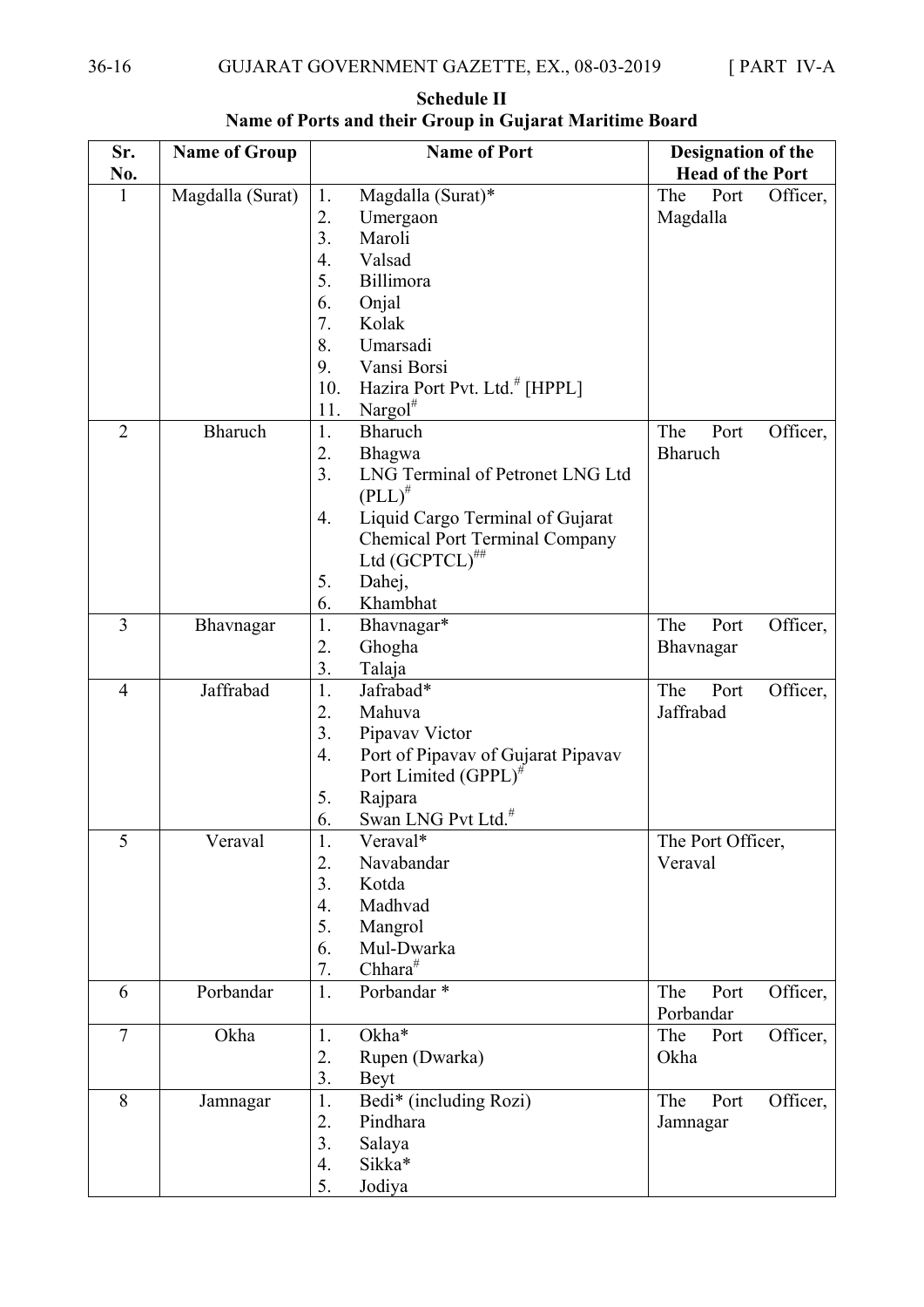#### PART IV-A ] GUJARAT GOVERNMENT GAZETTE, EX., 08-03-2019 36-17

| Sr. | <b>Name of Group</b> | <b>Name of Port</b>     |                                  | Designation of the |      |          |
|-----|----------------------|-------------------------|----------------------------------|--------------------|------|----------|
| No. |                      | <b>Head of the Port</b> |                                  |                    |      |          |
| 9   | Navlakhi             |                         | Navlakhi*                        | The                | Port | Officer. |
|     |                      |                         |                                  | Navlakhi           |      |          |
| 10  | Mandvi               |                         | Mandvi*                          | The                | Port | Officer, |
|     |                      | 2.                      | Mundra                           | Mandvi             |      |          |
|     |                      | 3.                      | New Mundra Port of Gujarat Adani |                    |      |          |
|     |                      |                         | Port Limited (GAPL) <sup>#</sup> |                    |      |          |
|     |                      | 4.                      | Jakhau                           |                    |      |          |
|     |                      |                         | Koteshwar                        |                    |      |          |

i. Ports marked with asterisks (\*) are all Intermediate ports and those ports not so marked are all non-immediate minor ports

- ii. Ports marked with  $\binom{n}{k}$  viz. Port of Pipavav of Gujarat of Gujarat Pipavav Port Limited (GPPL), LNG Terminal of Petronet Ltd. (PLL), Hazira Port Pvt. Ltd. (HPPL) and New Mundra Port of Gujarat Adani Port Ltd. are private ports.
- iii. Ports marked with  $($ <sup> $#$ </sup>) is liquid cargo terminal of Gujarat Chemical Port Terminal Company Ltd. is a Joint sector port.

By order and in the name of Governor of Gujarat

#### **PRAKASH MAJMUDAR,**

Deputy Secretary to Government.

## **--------------- PORTS AND TRANSPORT DEPARTMENT**

#### **Notification**

Sachivalaya, Gandhinagar, Date: 08<sup>th</sup> March 2019

#### **INDIAN PORTS ACT, 1908**

No. **PT/2019/2/WKS/102016/G-396/GH1**: In exercise of the powers conferred by sub section (1) of Section 35 of Indian Ports Act 1908 (XV of 1908) in its applications to the state of Gujarat and in super session of Government in Ports & Transport Department Notification No. G/PT/63/2012/GMB/102012/G/14/GH1, dated 20th July, 2012 the Government of Gujarat hereby directs that with effect on and from the date of issue of this Notification, the fees for the services rendered shall be levied at the rate specified in SCHEDULE I appended hereto at the ports of the Gujarat Maritime Board specified in SCHEDULE II appended hereto:.

#### **SCHEDULE - I**

#### **GENERAL TERMS & CONDITIONS**

- 1 If a vessel during its stay in port changes its character from a coastal vessel to foreign vessel or vice-versa, the vessel related charges shall be levied as per the charges specified for foreign vessels. The Base Exchange rate at which the dollar denominated charges would be converted into Indian Rupees shall be exchange rate prevailing on the day when the vessels entered port waters.
- 2 Sunset hours and sunrise hours shall be reckoned from 7 pm and 7 am respectively.
- 3 In case of arrival of vessel happens to be Saturday, Sunday, or any other holiday, the Base Exchange rate prevailing on previous Bank working day shall be applicable.
- 4 A regular review of Base Exchange rate shall be made once in 30 days from date of arrival in the cases of vessels staying in the Port for longer period. The basis of billing shall change prospectively with reference to the appropriate exchange rate prevailing at the time of review.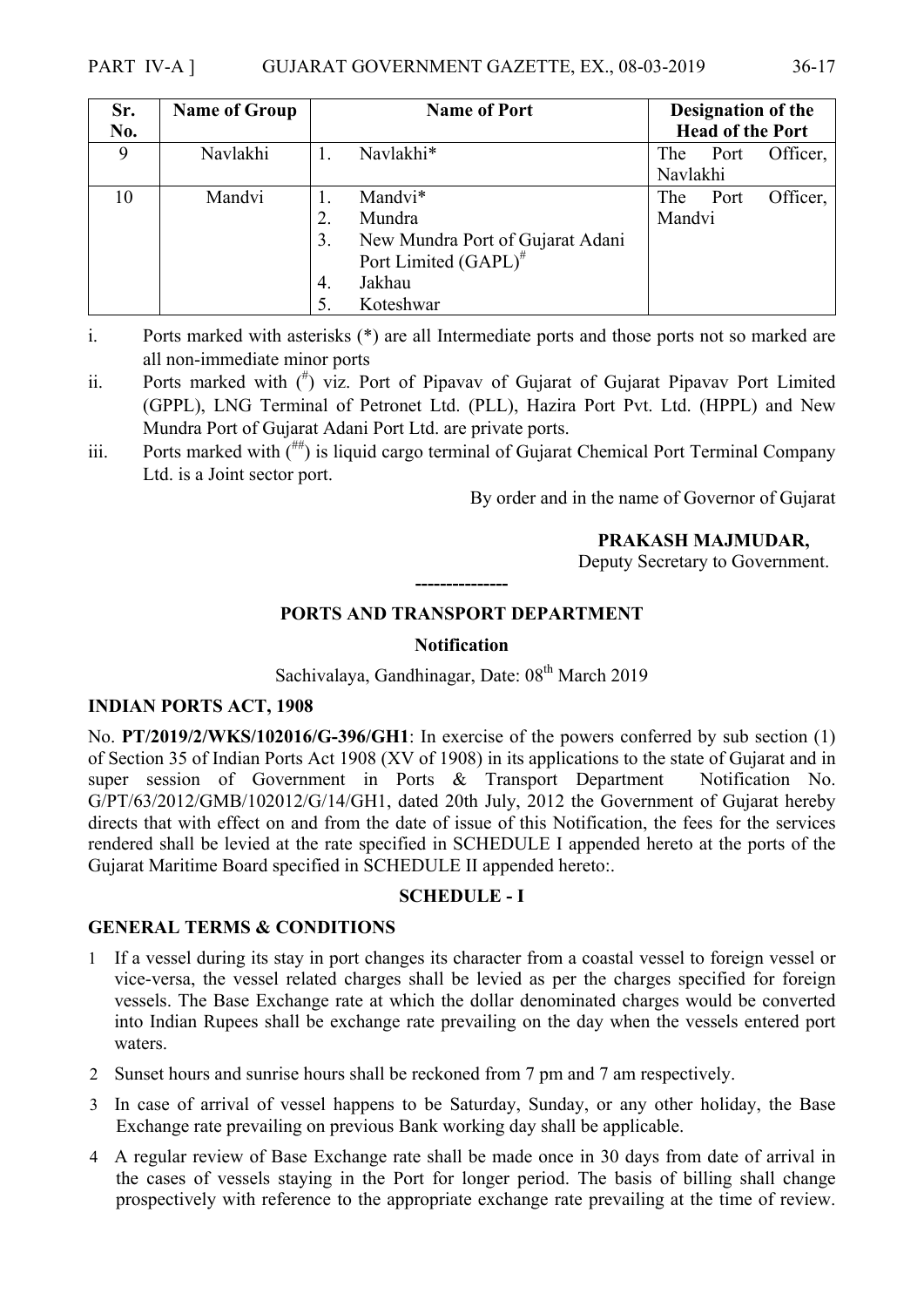#### 36-18 GUJARAT GOVERNMENT GAZETTE, EX., 08-03-2019 [ PART IV-A

The Base Exchange rate shall be the rate on the date of arrival of the vessel or the rate on the 30<sup>th</sup> day from the date of the arrival of the vessel, whichever is higher.

- 5 The charges for coastal cargo/containers/vessels shall be denominated and collected in Indian Rupees.
- 6 The day of entry of the vessel into port limits shall be reckoned as the day for such conversion. In respect of charges on containers, the day of entry of the vessel in the case of import containers and the day of arrival of containers into the port in the case of export containers shall be reckoned as the day for such conversion.
- 7 All dollars denominated tariff will be recovered in Indian Rupees after conversion of charges in dollar terms to its equivalent Indian Rupees at the market buying rate notified by the State Bank of India at respective port office location. The rate shall be duly certified by the Port officer.
- 8 For the purpose of calculating the dues, the unit by weight shall be 1 tonne or 1000 kilograms, the unit by volume measurement shall be 1 cubic metre and the unit by capacity measurement for liquids in bulk shall be 1000 liters.
- 9 In calculating the gross weight or measurement by volume or capacity of any individual item, fractions up to 0.5 shall be taken as 0.5 unit and fractions of 0.5 and above shall be treated as one unit, except where otherwise specified.
- 10 All charges worked out shall be rounded off to the next higher rupee on the grand total of each bill.
- 11 Where the operator of a captive jetty or private jetty or private ports has entered into an agreement with the Board, the terms and conditions of such agreement would prevail over the Schedule of Port Charges to the extent there is an inconsistency/difference between the two.
- 12 In line with the provisions of the SBM Agreement signed with respective party, 50% rebate in wharfage charges for cargo handled through SBM/SPM shall be available only during the concession period.
- 13 If any interpretation of SoPC is required at any point of time, it shall be at the level of the Vice Chairman and Chief Executive Officer (GMB) or the Board as per the delegation of financial powers stipulated by it.
- 14 The SoPC rates [GOG and GMB Charges (Except water front royalty (WFR) and other charges notification issued separately earlier)] shall be subject to escalation by Wholesale Price Index (WPI) with effect from  $1<sup>st</sup>$  April every financial year.

#### **Definitions and Abbreviations**

#### **Definitions**

| N <sub>0</sub> | <b>Particulars</b>                         |                | <b>Definition</b>                                                                                                                                                                                                                                                                                                                                        |
|----------------|--------------------------------------------|----------------|----------------------------------------------------------------------------------------------------------------------------------------------------------------------------------------------------------------------------------------------------------------------------------------------------------------------------------------------------------|
| a.             | "Captive Jetty" or<br>"Captive<br>SPM/SBM" |                | means a jetty or SPM constructed for landing $\&$ shipping by a<br>port based industry located in Gujarat for landing and shipping<br>of their captive industrial raw materials or their finished<br>products from the jetty.                                                                                                                            |
| b.             | "Coastal Ship" or<br>"Coastal vessel"      | $\ddot{\cdot}$ | means a vessel exclusively employed in carriage by sea of<br>passengers or goods between a port or place in India and another<br>port or place in India, and which is registered in India and has<br>Indian Crew. Further such vessel shall have a valid coasting<br>license issued under the Merchant Shipping Act, 1958 by the<br>Competent Authority. |
| $\mathbf{c}$ . | "Day"                                      |                | means day of 24 hours commencing at the hour when the service<br>is availed of                                                                                                                                                                                                                                                                           |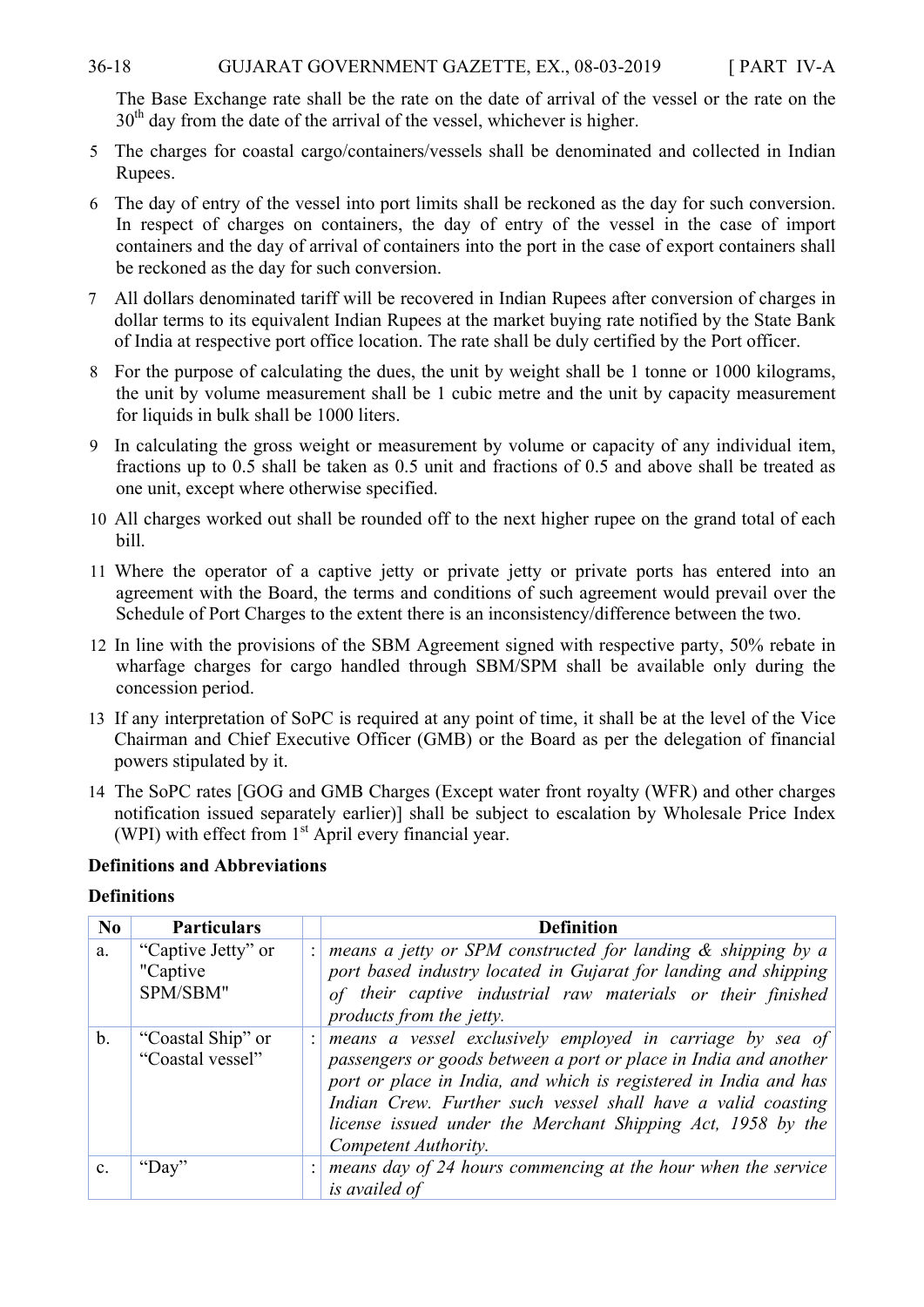## PART IV-A ] GUJARAT GOVERNMENT GAZETTE, EX., 08-03-2019 36-19

| N <sub>0</sub> | <b>Particulars</b>                                | <b>Definition</b>                                                                                                                                                                                                                                                          |
|----------------|---------------------------------------------------|----------------------------------------------------------------------------------------------------------------------------------------------------------------------------------------------------------------------------------------------------------------------------|
| d.             | Sunset & Sunrise                                  | Sunset hours and sunrise hours shall be reckoned from 7 pm and 7                                                                                                                                                                                                           |
|                | hours                                             | am respectively.                                                                                                                                                                                                                                                           |
| e.             | "Foreign Ship" or<br>"Foreign Vessel"             | means a vessel employed in trading between any Port or place in<br>India and a port or place outside India, or between ports or<br>places outside India                                                                                                                    |
| f.             | "Gujarat Maritime<br>Board", "GMB" and<br>"Board" | means the Gujarat Maritime Board and includes any officer or<br>servant authorized by it                                                                                                                                                                                   |
| g.             | "L.D.T."                                          | means light displacement tonne of the vessels certified as such                                                                                                                                                                                                            |
| h.             | "Landing Place"                                   | includes a bunder, wharf, pier, jetty, SBMISPM and hard place<br>used for the landing, shipping or storage of goods, or for the<br>embarking/disembarking of passengers or delivery/support of<br>liquid/gas cargo                                                         |
| $\mathbf{i}$ . | "Measurement                                      | Measurement Tonne refers to the weight of cargo such as wood,                                                                                                                                                                                                              |
|                | Tonne"                                            | timber, wool or any unenumerated cargo for which the weight in<br>"tonne" shall be worked out by applying a measurement factor of<br>1.41584 cubic meters (50 cubic feet) per tonne                                                                                        |
| j.             | "Mechanized<br>vessel"                            | mechanically propelled vessel which covers<br>means<br>every<br>description of vessel propelled wholly or in part by electricity,<br>steam or other mechanical power registered under Indian Vessel<br>Act, 1917                                                           |
| k.             | "Navigational<br>Assistance"                      | means providing services related to navigational<br>and<br>directional assistance/ advice on VHF set or any other such<br>communication means by an authorized representative of GMB<br>for the purpose of beaching/ berthing a manned/live ship                           |
| $\mathbf{1}$ . | "Passenger"                                       | means any person of 3 years of age or upward, carried in vessel,<br>other than master, their agents and crew and the owners with<br>family and servants                                                                                                                    |
| m.             | "Pilotage Services"                               | means providing services related to pilot, pilot vessel, use of<br>navigational channel, and navigational aids like lights, beacons,<br>buoys, etc.                                                                                                                        |
| n.             | "Port Group"                                      | means the ten port groups of GMB, as given in Schedule II                                                                                                                                                                                                                  |
| 0.             | "Port"                                            | means any non major port to which GMB Act applies within such<br>limits as may from time to time be defined by the State<br>Government under the Indian Port Act, 1908, and includes any<br>part of a river or channel which is defined as such under the GMB<br>Act, 1981 |
| p.             | "Private Jetty"                                   | means a jetty or wharf, which is newly constructed or renovated<br>or modernized with mechanized handling by private party with<br>private investment or leased by $GoG/GMB$ to the private party                                                                          |
| q.             | "Public Holiday"                                  | means a Sunday and any other day declared to be a public holiday<br>in the State under Section 2 of the Negotiable Instrument Act,<br>1881                                                                                                                                 |
| r.             | "Reefer"                                          | means any container for the purpose of carriage of goods which<br>requires refrigeration                                                                                                                                                                                   |
| S.             | "Sailing Vessel"                                  | means any vessel provided with sufficient sail area for navigation<br>under sail alone whether or not fitted with mechanical means of<br>propulsion, and includes a rowing boat or canoe but does not<br><i>include a pleasure craft</i>                                   |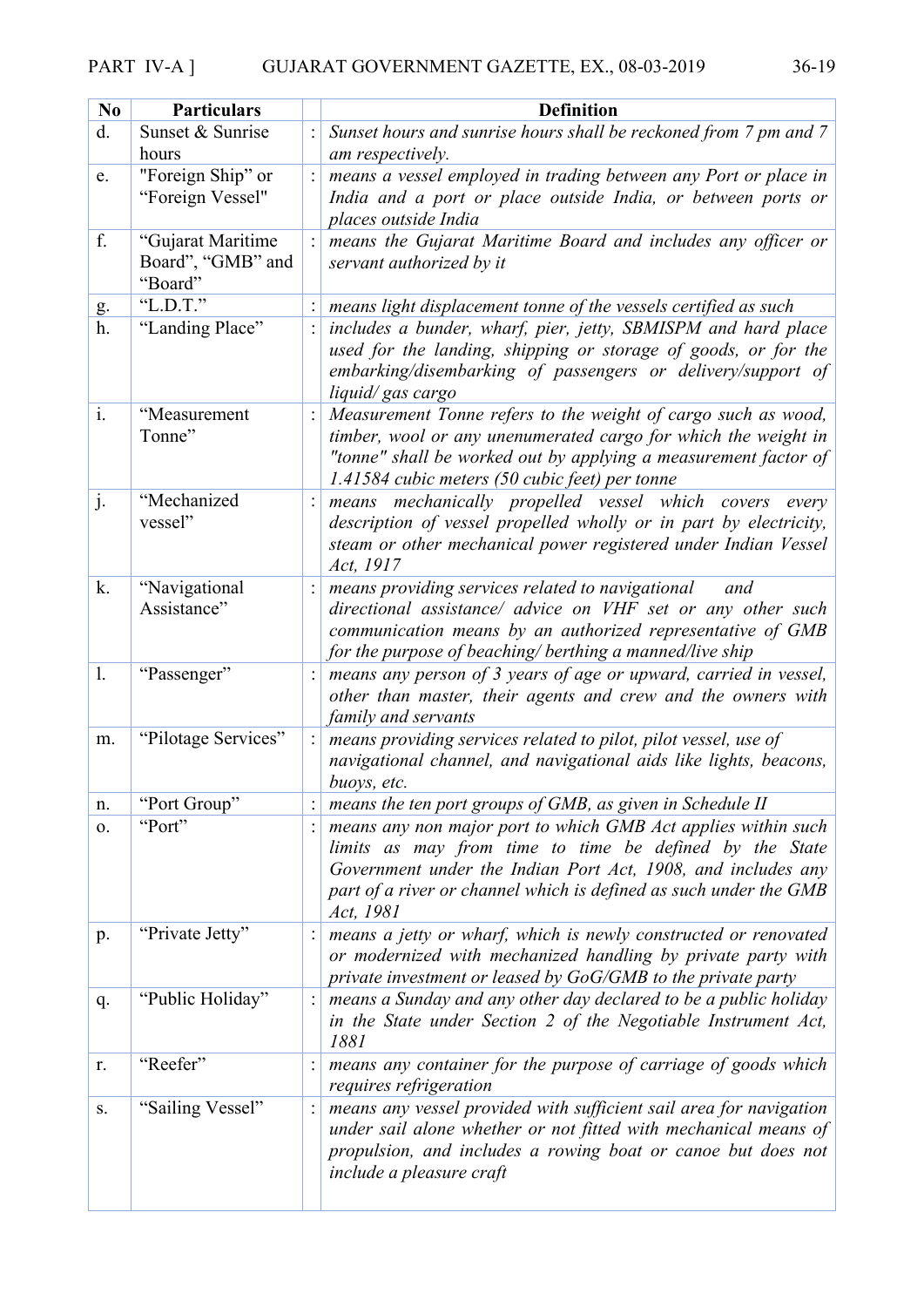36-20 GUJARAT GOVERNMENT GAZETTE, EX., 08-03-2019 [ PART IV-A

| N <sub>0</sub> | <b>Particulars</b> | <b>Definition</b>                                                                                                                                                                                                                                         |
|----------------|--------------------|-----------------------------------------------------------------------------------------------------------------------------------------------------------------------------------------------------------------------------------------------------------|
| t.             | "Shut out goods"   | means such goods which are sent for the shipment to the vessel<br>from the port transit, but not accepted on board by the vessel and<br>certified as such by the Master of the vessel and returned to<br>transit                                          |
| <sub>u</sub>   | "Tonne"            | Tonne in relation to cargo means a metric tonne of 1000<br>kilograms and wherever weights are declared in measure of long<br>Ton according to British Unit, the rate of conversion of such ton<br>into Metric Unit of weight shall be 1,016.05 kilograms. |
|                |                    | In respect of bulk liquid cargo which is not measured in tonnes,<br>one "Tonne" shall be measured on the basis of 1000 liters of such<br>cargo.                                                                                                           |
|                |                    | Tonne in relation to vessel shall be determined or determinable by<br>the rules made under section 74 of The Merchant Shipping Act,<br>1958 (44 of 1958) for regulating the measurement of the Gross<br>Tonnage of Ships.                                 |
| V.             | "Vessel"           | means barges, boats, tugs, launches or any other mechanized or<br>non-mechanized floating craft and also include anything made for<br>the conveyance mainly by water of human being or of goods.                                                          |
| W.             | "GRT"              | means Gross Registered Tonnage of vessel as per the Ship's<br>Registry or the International Tonnage Certificate issued by the<br>competent authorities or a declaration from Defence Authorities<br>in respect of war ships/Naval ships.                  |
| X.             | "Port Transit"     | means the transit area within the port in which the goods are<br>brought for landing or shipping                                                                                                                                                          |

### **Abbreviations**

| $\mathfrak{a}$ . | "B"           | $\ddot{\cdot}$ | Means bale                                                                                                         |
|------------------|---------------|----------------|--------------------------------------------------------------------------------------------------------------------|
| b.               | "E"           | $\cdot$        | Means each                                                                                                         |
| $\mathcal{C}.$   | " $Kg$ "      |                | Means kilogram                                                                                                     |
| $d$ .            | "SBM"         |                | Means a Single Buoy Mooring, which has been put in the sea for<br>handling the steamers carrying liquid/gas cargo. |
| e.               | "SPM"         |                | Means Single Point Mooring, which has been put in the sea for<br>handling the steamers carrying liquid/gas cargo   |
| $\int$           | "T $(Meas)$ " |                | Means a measurement tonne as defined in clause $(g)$<br>under<br>Definitions                                       |
| g.               | "T"           | $\ddot{\cdot}$ | Means tonne as defined in clause $(q)$ under Definitions                                                           |
| $h$ .            | "TEU"         |                | Twenty feet Equivalent Unit                                                                                        |
| I                | "FEU"         |                | Forty feet Equivalent Unit                                                                                         |
| j.               | <b>USD</b>    | $\bullet$      | United State Dollar                                                                                                |
| k.               | <b>WPI</b>    |                | Wholesale Price Index issued by RBI at the completion of every<br>Financial Year                                   |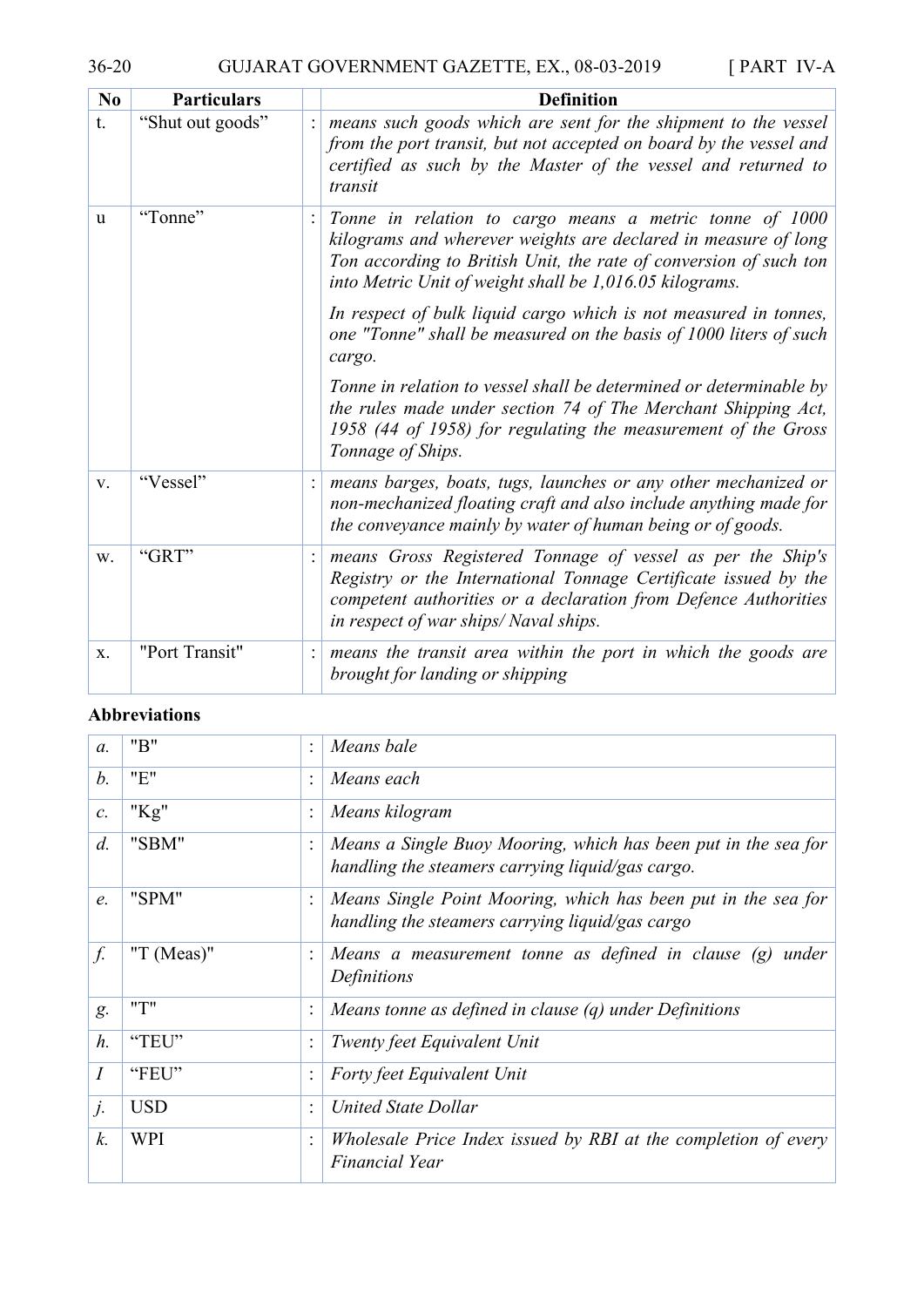#### **1. Pilotage Charges**

Vessels availing of Pilotage services from the Port Authority in ports where such services are provided shall pay two way Pilotage Charges as per the following table:

| <b>Rate per GRT</b>                                                              | <b>Foreign vessels</b> | <b>Minimum</b>       | Coastal        | <b>Minimum</b>       |  |  |  |
|----------------------------------------------------------------------------------|------------------------|----------------------|----------------|----------------------|--|--|--|
|                                                                                  | (USD)                  | <b>Charges (USD)</b> | <b>Vessels</b> | <b>Charges (INR)</b> |  |  |  |
|                                                                                  |                        |                      | (INR)          |                      |  |  |  |
|                                                                                  | $\mathfrak{D}$         | 3                    | 4              |                      |  |  |  |
| Pilot with Launch vessel is provided by GMB                                      |                        |                      |                |                      |  |  |  |
| Upto 30,000 GRT                                                                  | 0.26                   | 1560                 | 6.11           | 39000                |  |  |  |
| More than 30,000 GRT                                                             | 0.169                  |                      | 3.978          |                      |  |  |  |
| Pilot with vessel is not provided by GMB for pilotage, but pilotage is mandatory |                        |                      |                |                      |  |  |  |
| Upto 30,000 GRT                                                                  | 0.026                  | 156                  | 0.65           | 3900                 |  |  |  |
| More than 30,000 GRT                                                             | 0.0195                 |                      | 0.39           |                      |  |  |  |
| Only pilot is provided by GMB, launch vessel is not provided                     |                        |                      |                |                      |  |  |  |
| Upto 30,000 GRT                                                                  | 0.104                  | 468                  | 2.47           | 15600                |  |  |  |
| More than 30,000 GRT                                                             | 0.065                  |                      | 1.625          |                      |  |  |  |

*The Pilotage charges per GRT as specified above under Col. 2 and 4 in respect of vessels with capacity greater than 30,000 GRT shall be reckoned on the total GRT which exceeds 30,000 GRT. However, in respect of each vessels (with capacity less than 30,000 GRT), the minimum charges as shown in Col. 3 and 5 shall be applicable.* 

#### **Terms & Conditions:**

- i. The Pilotage charges shall be levied on GRT of the vessel, as per slab rate given for vessel groups.
- ii. All Pilotage charges shall be levied and payable in advance before rendering any pilotage or navigational assistance to the vessel.
- iii. In respect of ports where GMB has neither provided the vessel nor the Pilot but invested in navigational assistance equipment like tower, bouy etc, pilotage charges shall be levied at the rate of 50% of applicable charges.
- iv. For shifting a vessel from one port to another port within the same port group, Pilotage charges shall be calculated at the full rate, and shall be levied at all ports where pilotage is mandatory. In respect of ports where pilotage is not mandatory, the pilotage charges will be levied (at full rates) only if such service are requested and provided.
- v. For shifting the vessel between berth on the same jetty or pier or wharf or quay, Pilotage Charges shall be calculated at the rate of 50% of the corresponding rate and shall be levied only if such service are requested and provided.
- vi. Pilotage requisition shall be given not less than 12 hours before the time the pilot is required to board the vessel. However, request may be accepted at the sole discretion of the port authority.
- vii. No requisition shall be required if pilotage is required in case of emergency or in the interest of GMB for shifting the vessel.
- viii. Charges for cancellation of pilotage service shall be as follows:
	- a. Before departure of the pilot-50% of the full charges
	- b. After departure of the pilot-full charges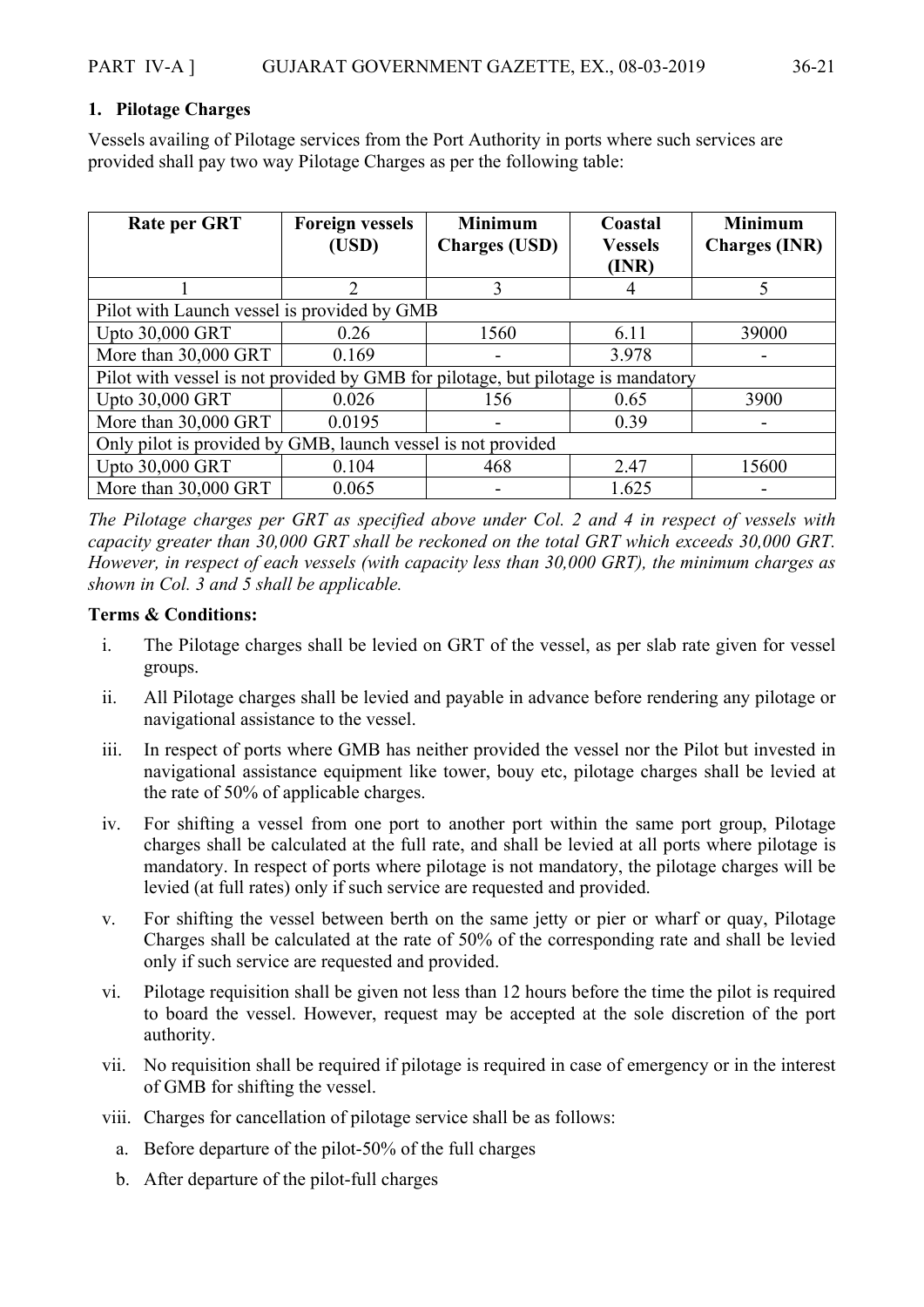#### 36-22 GUJARAT GOVERNMENT GAZETTE, EX., 08-03-2019 [ PART IV-A

- ix. The above charges are for rendering pilotage services between Sunrise Hours and Sunset Hours of the same day. In case the departure of the Pilot happens after Sunset Hours, the charges for rendering pilotage services shall be at double the rate as prescribed.
- x. For shifting a vessel between
	- a. berth of one jetty or pier or quay or wharf and that of the other
	- b. berth and mooring
	- c. berth and anchorage
	- d. moorings and
	- e. anchorages
- xi. The shifting charges will be 50% of the pilotage charges as described in the table above. However no charge will apply in case a vessel is shifted for "port convenience"

#### **Submission of Pilotage Requisition**

- a. When the services of a pilot are requisitioned for inward or outward pilotage of for shifting of a mechanically propelled vessel, a notice of not less than 12 hours before the time the pilot is required to board the vessel shall be given. Requisition submitted with less than the above prescribed notice period, may subject to another exigencies, at the discretion of the Port Authority.
- b. Where the Port Authority is satisfied that the pilot cannot be posted at the time as mentioned in the requisition, due to non-availability of berth for the incoming ships or due to tide timings, the appropriate time and date for boarding the vessel by the pilot shall be fixed by the Port Authority
- c. No requisition will, however be required if a pilot is required to shift/attend a vessel in an emergency beyond the control of a master of the vessel, such as fire on board, dragging of anchor, and the like
- d. No requisition will be required in case of vessel is to be shifted in the interest of GMB

#### 2. **Charges for Towage services**

Vessels that avail towage by tug or launch from GMB, shall be liable to pay towage charges as per the following table:

| <b>Services provided</b>                         | Unit             | Foreign<br><b>Vessels</b><br>(USD) | Coastal<br><b>Vessels</b><br>(Rs.) |
|--------------------------------------------------|------------------|------------------------------------|------------------------------------|
|                                                  | $\overline{2}$   | 3                                  | 4                                  |
| Towage Service by a GMB tug or launch for        | Per vessel per   | 429                                | 19500                              |
| moving a Vessel from one part of the port to     | tug              |                                    |                                    |
| another within the inner harbour area            |                  |                                    |                                    |
| Towage Service by a GMB tug or launch for        | Per vessel per   | 858                                | 39000                              |
| moving a Vessel from one part of the port to     | tug              |                                    |                                    |
| another including in the outer harbour area      |                  |                                    |                                    |
| Towage service by a GMB tug or launch for        | Per vessel for   | 85.8                               | 3900                               |
| sailing craft or barge(other than those used for | first nautical   |                                    |                                    |
| lighterage services)                             | mile or part     |                                    |                                    |
|                                                  | thereof          |                                    |                                    |
|                                                  | Per vessel for   |                                    |                                    |
|                                                  | every            |                                    |                                    |
|                                                  | subsequent       |                                    |                                    |
|                                                  | nautical mile or | 20.8                               | 975                                |
|                                                  | part thereof     |                                    |                                    |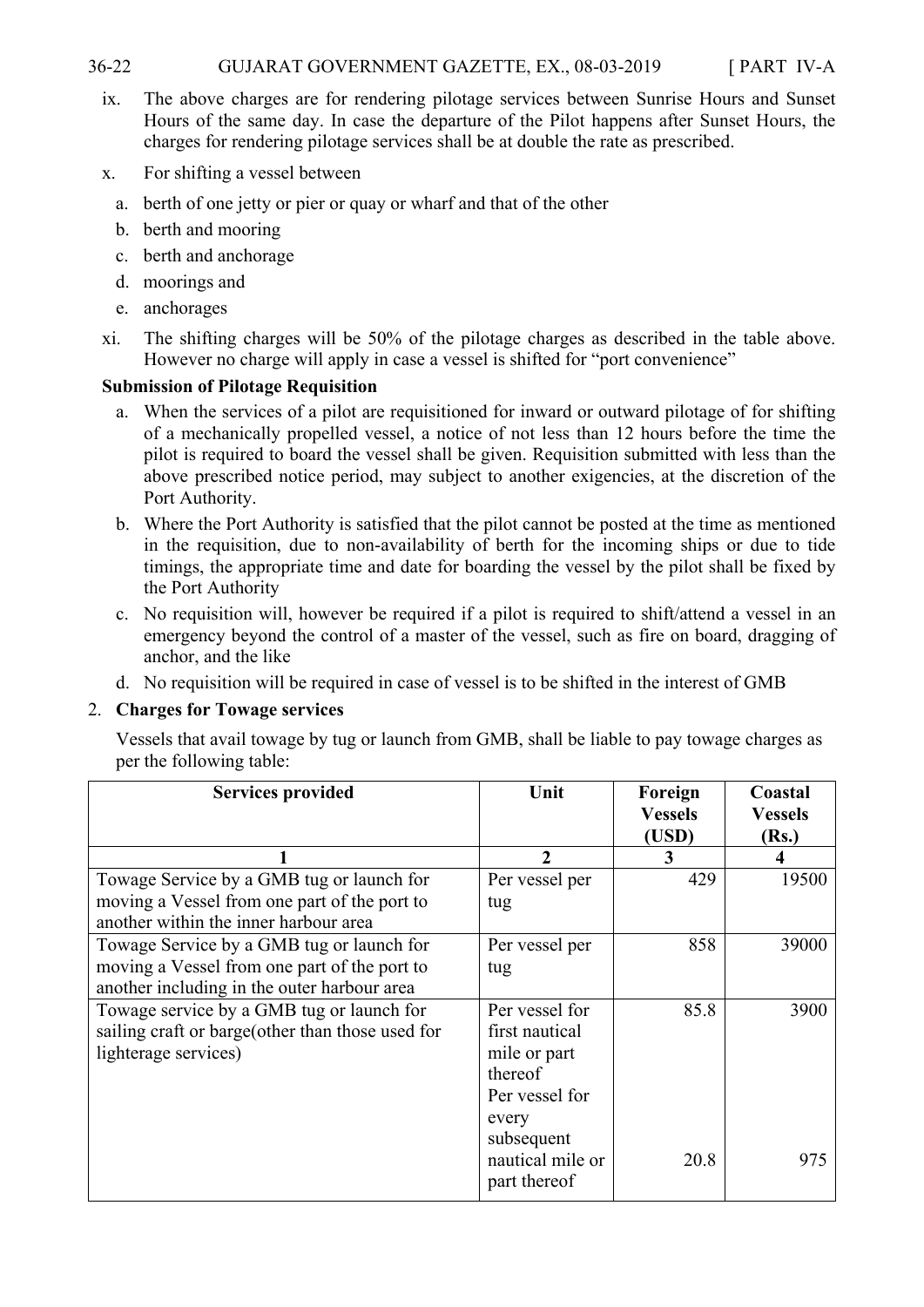| <b>Services provided</b>                                                                                                                                                                  | Unit                            | Foreign<br><b>Vessels</b><br>(USD) | Coastal<br><b>Vessels</b><br>(Rs.) |
|-------------------------------------------------------------------------------------------------------------------------------------------------------------------------------------------|---------------------------------|------------------------------------|------------------------------------|
| Towage service by a GMB tug or launch for each<br>additional sailing vessel or barge being towed by<br>the same tug or launch                                                             | Per vessel per<br>nautical mile | 13                                 | 585                                |
| Fee for attendance of a tug on a vessel in stream<br>which is in distress, or under bad weather<br>conditions or any circumstances when such<br>attendance is considered necessary by GMB | Per day or part<br>thereof      | 650                                | 29250                              |

#### **Terms & Conditions**

- i. Towage charges shall be levied against the tug assistance services rendered during navigational operation of vessel in the port limit.
- ii. Charges for towage shall be levied in advance and shall be collected before rendering the services for which such charges are collected.
- iii. For the purpose of levying towage, the definition of outer harbour area would include the following:
	- a. Area outside the lock-gate at the Bhavnagar port
	- b. Area beyond the line joining Samiyani Beacon and the Channel marking cum buoy to the east of the above beacon at Okha port
	- c. Vessel berth area at Porbandar Port; and
	- d. Area near fairway buoy at Sikka

#### **Schedule II**

#### **Name of Ports and their Group in Gujarat Maritime Board**

| Sr.            | <b>Name of Group</b> |                  | <b>Name of Port</b>                       |                | Designation of the      |          |
|----------------|----------------------|------------------|-------------------------------------------|----------------|-------------------------|----------|
| No.            |                      |                  |                                           |                | <b>Head of the Port</b> |          |
|                | Magdalla (Surat)     | 1.               | Magdalla (Surat)*                         | The            | Port                    | Officer, |
|                |                      | 2.               | Umergaon                                  | Magdalla       |                         |          |
|                |                      | $\overline{3}$ . | Maroli                                    |                |                         |          |
|                |                      | 4.               | Valsad                                    |                |                         |          |
|                |                      | 5.               | Billimora                                 |                |                         |          |
|                |                      | 6.               | Onjal                                     |                |                         |          |
|                |                      | 7.               | Kolak                                     |                |                         |          |
|                |                      | 8.               | Umarsadi                                  |                |                         |          |
|                |                      | 9.               | Vansi Borsi                               |                |                         |          |
|                |                      | 10.              | Hazira Port Pvt. Ltd. <sup>#</sup> [HPPL] |                |                         |          |
|                |                      | 11.              | Nargol $#$                                |                |                         |          |
| $\overline{2}$ | Bharuch              | 1.               | Bharuch                                   | The            | Port                    | Officer, |
|                |                      | 2.               | <b>Bhagwa</b>                             | <b>Bharuch</b> |                         |          |
|                |                      | 3 <sub>1</sub>   | LNG Terminal of Petronet LNG Ltd          |                |                         |          |
|                |                      |                  | $(PLL)^{\#}$                              |                |                         |          |
|                |                      | 4.               | Liquid Cargo Terminal of Gujarat          |                |                         |          |
|                |                      |                  | <b>Chemical Port Terminal Company</b>     |                |                         |          |
|                |                      |                  | Ltd $(GCPTCL)^{***}$                      |                |                         |          |
|                |                      | 5.               | Dahej                                     |                |                         |          |
|                |                      | 6.               | Khambhat                                  |                |                         |          |